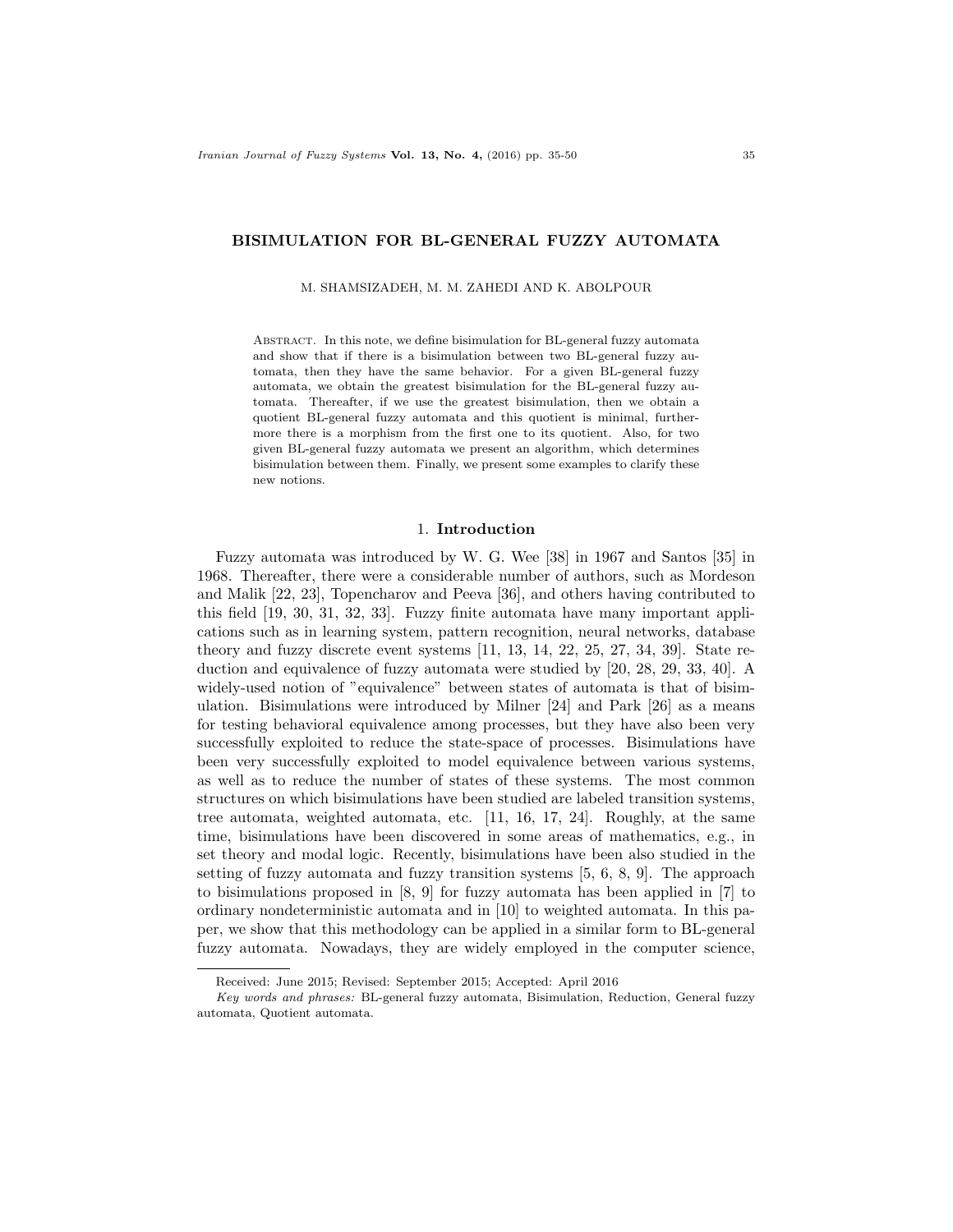particularly in object-oriented languages, functional languages, verification tools, data types, domains, databases, program analysis, etc. For more information of bisimulations, we refer to [3, 4, 7, 8, 21].

In 2004, M. Doostfatemeh and S.C. Kremer [12] extended the notion of fuzzy automata and gave the notion of general fuzzy automata. Their key motivation of introducing the notion general fuzzy automata was the insufficiency of the current literature to handle the applications which rely on fuzzy automata as a modeling tool, assigning membership values to active states of a fuzzy automaton, resolve the multi -membership.

Basic logic (BL) has been introduced by Hajek [15] in order to provide a general framework for formalizing statements of fuzzy nature. Formulas of propositional BL may be interpreted by means of BL-algebras [37]. With respect to a semantics defined in this way, BL is complete: formulas proved by BL, exactly those valid in any BL-algebra. In 2012, Kh. Abolpour and M. M. Zahedi [2] extended the notion of general fuzzy automata and gave the notion of BL-general fuzzy automata (BL-GFA).

With respect to minimization, the situation for nondeterministic automata is not as satisfactory as that for deterministic automata. The content of this paper is as follows: In preliminaries Section, we define the basic concepts. In Section 3, we define bisimulation for BL-GFA and show that if there is a bisimulation between two BL-GFA, then there is a morphism between them and they have the same behavior. For two given BL-general fuzzy automata, we present an algorithm to determines bisimulation between them with time complexity  $O(|X||\overline{Q}_1||\overline{Q}_2|)$ . Finally for a given BL-GFA, if we use the greatest bisimulation, then we obtain a quotient BL-GFA and this quotient is minimal, furthermore there is a morphism from the first one to its quotient.

# 2. Preliminaries

**Definition 2.1.** [12] A general fuzzy automaton (GFA)  $\widetilde{F}$  is an eight-tuple machine denoted by  $\widetilde{F} = (Q, X, \widetilde{R}, Z, \widetilde{\delta}, \omega, F_1, F_2)$ , where

- *Q* is a finite set of states,  $Q = \{q_1, q_2, ..., q_n\},\$
- X is a finite set of input symbols,  $X = \{a_1, a_2, ..., a_m\},\$
- $\tilde{R}$  is a set of fuzzy start states,  $\tilde{R} \subseteq \tilde{P}(Q)$ ,
- Z is a finite set of output symbols,  $Z = \{b_1, b_2, ..., b_k\},\$
- $\tilde{\delta}: (Q \times [0,1]) \times X \times Q \rightarrow [0,1]$  is the augmented transition function,
- $\omega: Q \to Z$  is the output function,
- $F_1 : [0,1] \times [0,1] \rightarrow [0,1]$  is called the membership assignment function. The function  $F_1(\mu, \delta)$  is motivated by two parameters  $\mu$  and  $\delta$ , where  $\mu$  is the membership value of a predecessor and  $\delta$  is the value of a transition.

$$
\mu^{t+1}(q_j) = \tilde{\delta}((q_i, \mu^t(q_i)), a_k, q_j) = F_1(\mu^t(q_i), \delta(q_i, a_k, q_j)).
$$

•  $F_2 : [0,1]^* \to [0,1]$  is called the multi-membership resolution function. The multi-membership resolution function resolves the multi-membership active states and assigns a single membership value to them.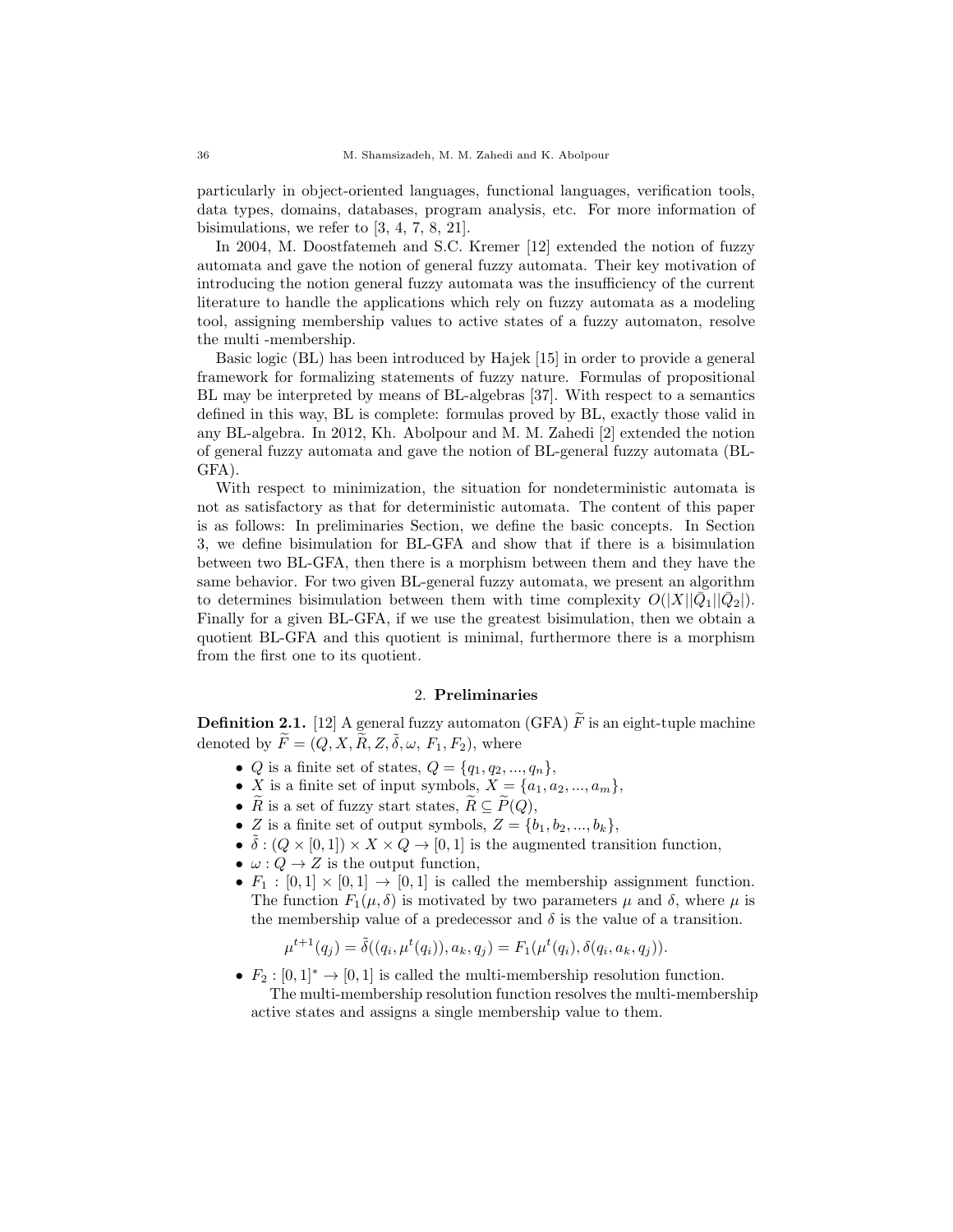We let the set of all transition of F is denoted by  $\Delta$ . Now, suppose that  $Q_{act}(t_i)$ be the set of all active state at time  $t_i$ , for all  $i \geq 0$ . We have  $Q_{act}(t_0) = R$  and  $Q_{act}(t_i) = \{(q, \mu^{t_i}(q)) | \exists q' \in Q_{act}(t_{i-1}), \exists a \in X, \delta(q', a, q) \in \Delta\}$ , for all  $i \geq 1$ . Since  $Q_{act}(t_i)$  is a fuzzy set, to show that a state q belongs to  $Q_{act}(t_i)$  and T is a subset of  $Q_{act}(t_i)$ , we write  $q \in Domain(Q_{act}(t_i))$ . Hereafter, we denote these notations by

$$
q \in Q_{act}(t_i)
$$
 and  $T \subseteq Q_{act}(t_i)$ .

**Definition 2.2.** [15] A BL-algebra is algebra  $(L, \wedge, \vee, *, \rightarrow, 0, 1)$  with four binary operations  $\wedge$ ,  $\vee$ ,  $\ast$ ,  $\rightarrow$  and two constants 0, 1 such that: (i)  $(L, \wedge, \vee, 0, 1)$  is a bounded lattice,  $(ii)$   $(L, *, 1)$  is a commutative monoid,  $(iii) *$  and  $\rightarrow$  form an adjoint pair, i.e.,  $x \leq y \to z$  if and only if  $x * y \leq z$  for all  $x, y, z \in L$ , (iv)  $x \wedge y = x * (x \to y)$ ,  $(v)$   $(x \rightarrow y) \vee (y \rightarrow x) = 1.$ 

**Example 2.3.** Let Q be a nonempty set. Then  $(P(Q), *, \rightarrow, \cap, \cup, \emptyset, Q)$  is a BLalgebra, where  $P(Q)$  is a power set of  $Q$ .

*Proof.* First, we define  $Q_1 * Q_2 = Q_1 \cap Q_2$  and

$$
Q_1 \to Q_2 = \begin{cases} Q & \text{if } Q_1 \subseteq Q_2 \\ Q_2 \cup Q'_1 & \text{otherwise} \end{cases}
$$

for every  $Q_1, Q_2 \in P(Q)$ , where  $Q'_1 = Q - Q_1$ .

Obviously,  $(P(Q), \cap, \cup, \emptyset, Q)$  is a bounded lattice and  $(P(Q), *, Q)$  is a commutative monoid.

(*iii*) Now, suppose that  $Q_3 \subseteq Q_1 \rightarrow Q_2$ . If  $Q_1 \subseteq Q_2$ , then it is clear that  $Q_1 * Q_3 \subseteq Q_2$ . Now, let  $Q_1 \nsubseteq Q_2$ . Then the claim holds by considering Example 2.7 [2]. The converse is trivial.

(iv) If  $Q_1 \subseteq Q_2$ , then  $Q_1 \rightarrow Q_2 = Q$  and  $Q_1 \cap Q = Q_1 = Q_1 \cap Q_2$ . If  $Q_1 \nsubseteq Q_2$ , then it is clear that by considering Example 2.7 [2].

 $(v)$  If  $Q_1 \subseteq Q_2$  or  $Q_2 \subseteq Q_1,$  then  $Q_1 \rightarrow Q_2 \cup Q_2 \rightarrow Q_1 = Q.$  Now, let  $Q_1 \nsubseteq Q_2$ and  $Q_2 \nsubseteq Q_1$ . Then  $Q_1 \to Q_2 \cup Q_2 \to Q_1 = (Q_2 \cup Q_1') \cup (Q_1 \cup Q_2') = Q$ . Hence  $(P(Q), *, \rightarrow, \cap, \cup, \emptyset, Q)$  is a BL-algebra.

Let  $L = (L, \vee, \wedge, 0, 1)$  be a bounded complete lattice. Now, by considering bounded lattice  $L$ , Example 2.3 and Definition 3.1 of  $[2]$  we give the following definition:

**Definition 2.4.** Let  $L = (L, \vee, \wedge, 0, 1)$  be a bounded complete lattice and let  $\widetilde{F} = (Q, X, \widetilde{R}, Z, \widetilde{\delta}, \omega, F_1, F_2)$  be a general fuzzy automaton and  $\overline{Q} = (P(Q), \subset$ ,  $\cap$ , ∪,  $\emptyset$ , Q) be a BL-algebra in Example 2.3. We define the BL-general fuzzy automaton (BL-GFA) as a ten-tuple machine denoted by

$$
\widetilde{F}_l = (\bar{Q}, X, \widetilde{R}) = (\{q_0\}, \mu^{t_0}(\{q_0\})), \bar{Z}, \omega_l, \delta_l, f_l, \tilde{\delta}_l, F_1, F_2),
$$

where

- (i)  $\overline{Q} = P(Q)$ , where Q is a finite set and  $\overline{Q}$  is the power set of Q,
- (ii)  $X$  is a finite set of input symbols,
- (iii)  $R$  is the set of fuzzy start states,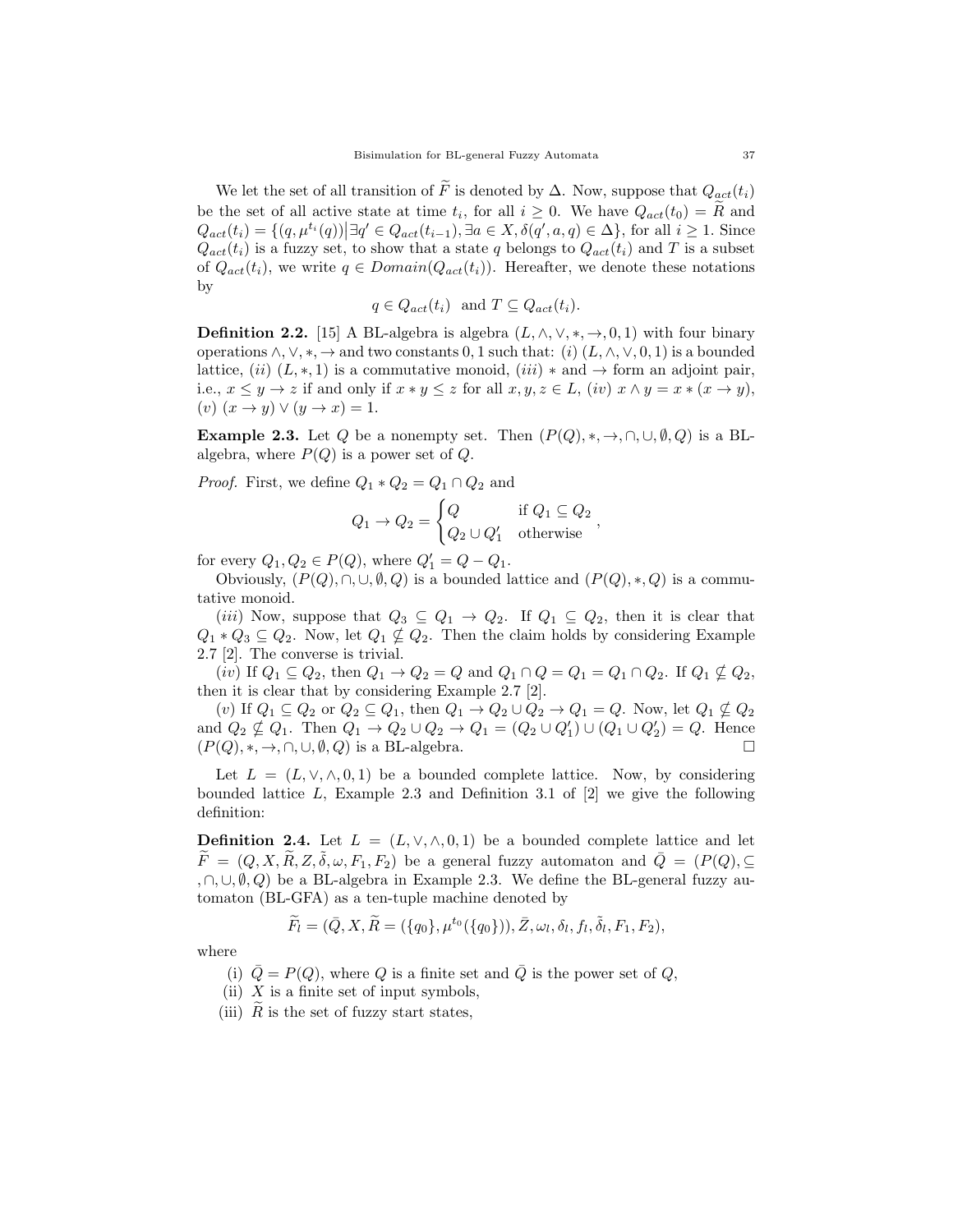- (iv)  $\overline{Z}$  is a finite set of output symbols, where  $\overline{Z}$  is the power set of Z,
- $(v)$   $\omega_l : \overline{Q} \to \overline{Z}$  is the output function defined by:  $\omega_l(Q_i) = {\omega(q) | q \in Q_i},$
- (vi)  $\delta_l : \bar{Q} \times X \times \bar{Q} \to L$  is the transition function defined by:  $\delta_l(\{p\}, a, \{q\}) =$  $\delta(p, a, q)$  and  $\delta_l(Q_i, a, Q_j) = \vee_{q_i \in Q_i, q_j \in Q_j} \delta(q_i, a, q_j)$ , for all  $Q_i, Q_j \in P(Q)$ and  $a \in X$ ,
- (vii)  $f_l : \overline{Q} \times X \to \overline{Q}$  is the next state map defined by:

$$
f_l(Q_i, a) = \bigcup_{q_i \in Q_i} \{q_j | \delta(q_i, a, q_j) \in \Delta \},
$$

- (viii)  $\tilde{\delta}_l$  :  $(\bar{Q} \times L) \times X \times \bar{Q} \to L$  is the augmented transition function defined  $\tilde{\delta}_l((Q_i, \mu^t(Q_i)), a, Q_j) = F_1(\mu^t(Q_i), \delta_l(Q_i, a, Q_j)),$
- (ix)  $F_1: L \times L \to L$  is called membership assignment function,
- (x)  $F_2: L^* \to L$  is called multi-membership resolution function.

In the rest of this note, L always denotes a bounded complete lattice.

**Definition 2.5.** [2] Let  $\widetilde{F}_l = (\bar{Q}, X, \widetilde{R}) = (\{q_0\}, \mu^{t_0}(\{q_0\})), \bar{Z}, \omega_l, \delta_l, f_l, \widetilde{\delta}_l, F_1, F_2)$  be a BL-GFA. The run map of the BL-GFA  $\tilde{F}_l$  is the map  $\rho: X^* \to \bar{Q}$  defined by the following induction:  $\rho(\Lambda) = \{q_0\}$  and  $\rho(a_1 a_2 ... a_n) = Q_{i_n}, \rho(a_1 a_2 ... a_n a_{n+1}) =$  $f_l(Q_{i_n}, a_{n+1})$ , where  $(Q_{i_n}, \mu^{t_0+n}(Q_{i_n})) \in \overline{Q}_{lact}(a_1 a_2 ... a_n)$ , for every  $a_1, ..., a_n \in X$ . The behavior of  $\widetilde{F}_l$  is the map  $\beta = \omega_l \circ \rho : X^* \to \overline{Z}$ .

**Definition 2.6.** [2] Given  $(\bar{Q}, f_l, \delta_l)$  and  $(\bar{Q}', f'_l, \delta'_l)$ , we say that  $g : (\bar{Q}, f_l, \delta_l) \rightarrow$  $(\bar{Q}', f'_l, \delta'_l)$  is a homomorphism with threshold  $\frac{\tau_1}{\tau_2}$  if there is a map of  $\bar{Q}$  into  $\bar{Q}'$  such that for every  $Q_i, Q_j \in \overline{Q}$  the following hold:

- (i)  $g \circ f_l = f'_l \circ (g \times id_X),$
- (ii)  $\tau_1 \leq \delta_l(f_l(Q_i, a_1), a_2, Q_j) \leq \tau_2$  if and only if  $\tau_1 \leq \delta'_l(g(f_l(Q_i, a_1)), a_2, g(Q_j))$  $\leq \tau_2$ .

We say that  $g: (\bar{Q}, f_l, \delta_l) \to (\bar{Q}', f'_l, \delta'_l)$  is homomorphism if and only if  $g$ :  $(\bar{Q}, f_l, \delta_l) \rightarrow (\bar{Q}', f'_l, \delta'_l)$  is homomorphism with threshold  $\frac{0}{1}$ .

**Definition 2.7.** [2] Let  $\widetilde{F}_{li} = (\bar{Q}_i, X, \widetilde{R}_i = (\{q_{0i}\}, \mu^{t_0}(\{q_{0i}\}))_{i, \widetilde{Z}, \omega_{li}, \delta_{li}, f_{li}, \widetilde{\delta}_{li}, F_1, \widetilde{\delta}_{li}, \widetilde{R}_i)$  $(F_2), i = 1, 2$  be two BL- GFA. We say that  $(g, g_{out}) : \tilde{F}_l \to \tilde{F}'_l$  is a morphism with threshold  $\frac{\tau_1}{\tau_2}$  if and only if the following hold:

(i)  $g: (\bar{Q}, f_l, \delta_l) \to (\bar{Q}', f'_l, \delta'_l)$  is a homomorphism with threshold  $\frac{\tau_1}{\tau_2}$ , (ii)  $g_{out} \circ \omega_l = \omega'_l \circ g,$ (iii)  $g({q_0}) = {q'_0}.$ 

We say that  $(g, g_{out}) : \widetilde{F}_l \to \widetilde{F}'_l$  is morphism if and only if  $(g, g_{out}) : \widetilde{F}_l \to \widetilde{F}'_l$  is morphism with threshold  $\frac{0}{1}$ .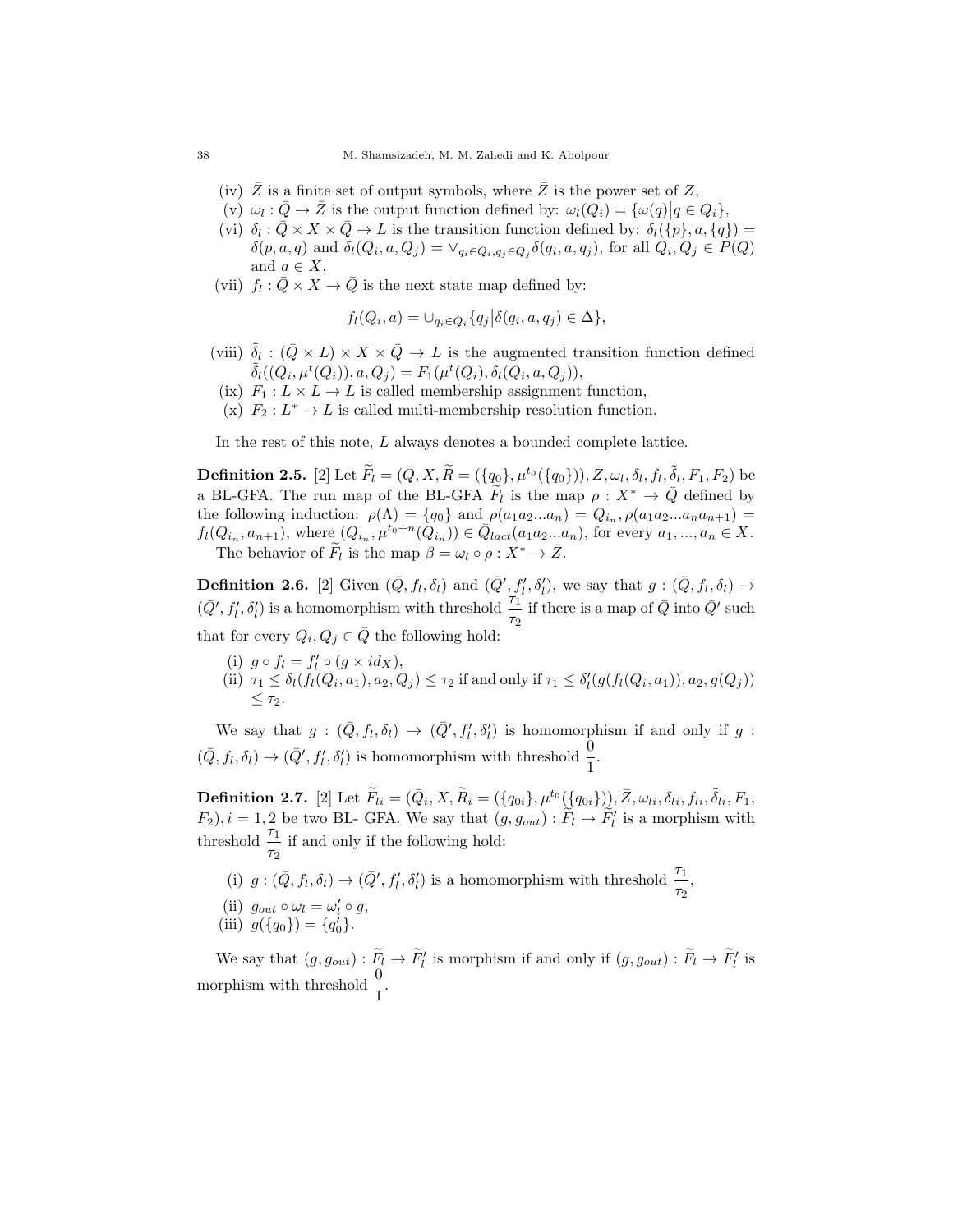## 3. Bisimulation for BL-general Fuzzy Automata

**Definition 3.1.** Let  $\widetilde{F}_{li} = (\bar{Q}_i, X, \widetilde{R}_i = (\{q_{0i}\}, \mu^{t_0}(\{q_{0i}\}), \bar{Z}, \omega_{li}, \delta_{li}, f_{li}, \delta_{li}, F_1, F_2),$  $i = 1, 2$  be two BL- GFA. Then the relation  $\approx$  between  $\overline{Q}_1$  and  $\overline{Q}_2$  is called a bisimulation between  $F_{l1}$  and  $F_{l2}$  if the following hold:

- (1)  $\{q_{01}\}\approx\{q_{02}\},\,$
- (2)  $Q' \approx Q''$  implies that

$$
(\forall \alpha \in L)(Q_1' \in \bar{Q}_1)(a \in X)(\delta_{l1}(Q', a, Q_1') = \alpha
$$
  

$$
\implies (\exists Q_2' \in \bar{Q}_2)\delta_{l2}(Q'', a, Q_2') \ge \alpha, Q_1' \approx Q_2')
$$
 and vice versa,

(3)  $Q' \approx Q''$  implies that  $\omega_{l1}(Q') = \omega_{l2}(Q'')$ , where  $Q' \in \bar{Q}_1$  and  $Q'' \in \bar{Q}_2$ 

**Definition 3.2.** Let  $\widetilde{F}_l = (\bar{Q}, X, \widetilde{R}) = (\{q_0\}, \mu^{t_0}(\{q_0\})), \bar{Z}, \omega_l, \delta_l, f_l, \widetilde{\delta}_l, F_1, F_2)$  be a BL-GFA. If for every BL-GFA  $\tilde{F}'_1$ , which  $\tilde{F}_l$  is bisimilar with  $\tilde{F}'_l$ ,  $|\tilde{F}_l| \leq |\tilde{F}'_l|$ , then  $F_l$  is a minimal BL-GFA.

We will show that if two BL-GFA are bisimilar, then they have the same behavior.

**Remark 3.3.** Let  $\widetilde{F}_{li} = (\bar{Q}_i, X, \widetilde{R}_i = (\{q_{0i}\}, \mu^{t_0}(\{q_{0i}\})), \bar{Z}, \omega_{li}, \delta_{li}, f_{li}, \delta_{li}, F_1, F_2),$  $i = 1, 2, 3$  be three BL-GFA.

(i) It is easy to show that, if  $\approx$  is a bisimulation between  $\widetilde{F}_{l1}$  and  $\widetilde{F}_{l2}$ , then its reverse is a bisimulation between  $\tilde{F}_{l2}$  and  $\tilde{F}_{l1}$ . Therefore, the relation  $\approx$  is a symmetric relation between  $\bar{Q}_1$  and  $\bar{Q}_2$ .

(ii) If  $\approx_1$  is a bisimulation between  $\widetilde{F}_{l1}$  and  $\widetilde{F}_{l2}$  and  $\approx_2$  is a bisimulation between  $F_{l2}$  and  $F_{l3}$ , then their composition

$$
\approx=\approx_1 \circ \approx_2 = \{ (P,R) | \exists Q', P \approx_1 Q' and Q' \approx_2 R \},
$$

is a bisimulation between  $\widetilde{F}_{l1}$  and  $\widetilde{F}_{l3}$ .

(1)  $\{q_{01}\}\approx_1 \{q_{02}\}\$  and  $\{q_{02}\}\approx_2 \{q_{03}\}\$  imply that  $\{q_{01}\}\approx \{q_{03}\}.$ 

(2) Let  $Q'_1 \approx Q'_3$ . Then there exists  $Q'_2 \in \overline{Q}_2$ , where  $Q'_1 \approx_1 Q'_2$  and  $Q'_2 \approx_2 Q'_3$ . Thus by Definition 3.1, it is obvious that:

$$
(\forall \alpha \in L)(Q_1'' \in \bar{Q}_1)(a \in X)(\delta_{l1}(Q_1', a, Q_1'') = \alpha \Longrightarrow (\exists Q_3'' \in \bar{Q}_3)\delta_{l3}(Q_3', a, Q_3'') \ge \alpha, Q_1'' \approx Q_3'')
$$
 and vice versa.

(3) Let  $Q'_1 \approx Q'_3$ . Then there exists  $Q'_2 \in \overline{Q}_2$  such that  $Q'_1 \approx_1 Q'_2$  and  $Q'_2 \approx_2 Q'_3$ . Thus  $\omega_{l1}(Q'_1) = \omega_{l3}(Q'_3)$ . These imply that the relation  $\approx$  is a transitive relation between  $\overline{Q}_1$  and  $\overline{Q}_3$ .

**Lemma 3.4.** Let  $\widetilde{F}_{li} = (\bar{Q}_i, X, \widetilde{R}_i = (\{q_{0i}\}, \mu^{t_0}(\{q_{0i}\})), \bar{Z}, \omega_{li}, \delta_{li}, f_{li}, \delta_{li}, F_1, F_2), i =$ 1, 2 be two BL-GFAs. Then the union of any nonempty family of bisimulations between  $F_{l1}$  and  $F_{l2}$  is also a bisimulation between them.

*Proof.* Let  $\{\approx_i \mid i \in I\}$  be a nonempty set of bisimulations between  $\tilde{F}_{l_1}$  and  $\tilde{F}_{l_2}$ . Define  $\approx = \bigcup_{i \in I} \infty_i$ . Then  $Q' \approx Q''$  if and only if there exists  $i \in I$  such that  $Q' \approx_i$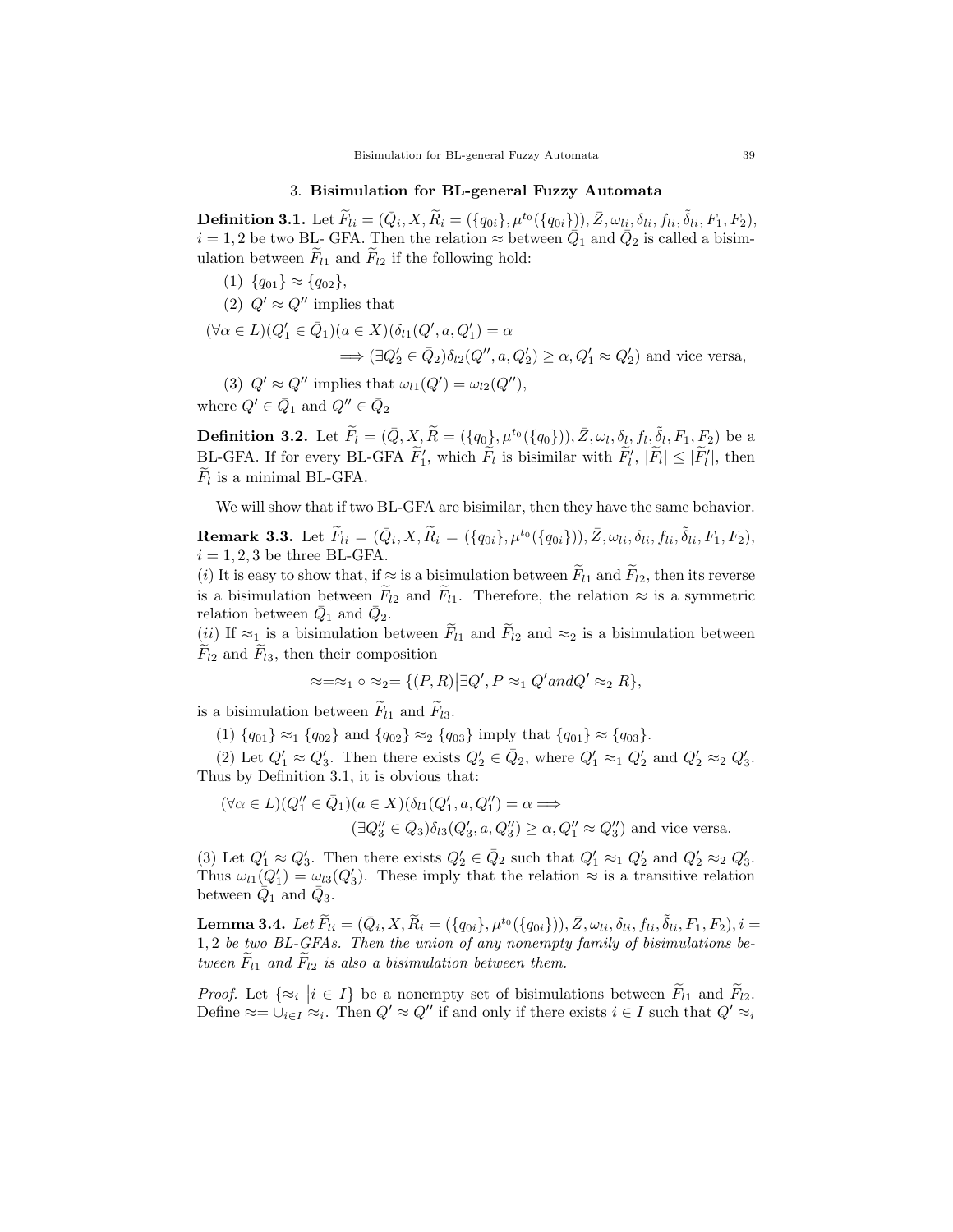$Q''$ . Since I is nonempty, then  $\{q_{01}\}\approx_i \{q_{02}\}\$  for every  $i \in I$ . So  $\{q_{01}\}\approx \{q_{02}\}\$ . Now, let  $Q'_1 \approx Q'_2$ . Then for some  $i \in I$ ,  $Q'_1 \approx_i Q'_2$ . Therefore

$$
(\forall \alpha \in L)(Q_1'' \in \bar{Q}_1)(a \in X)(\delta_{l1}(Q_1', a, Q_1'') = \alpha
$$
  

$$
\implies (\exists Q_2'' \in \bar{Q}_2)\delta_{l2}(Q_2', a, Q_2'') \ge \alpha, Q_1'' \approx_i Q_2''\text{) and vice versa.}
$$

So

 $(\forall \alpha \in L)(Q''_1 \in \bar{Q}_1)(a \in X)(\delta_{l1}(Q'_1, a, Q''_1) = \alpha$  $\implies (\exists Q_2'' \in \bar{Q}_2) \delta_{l2}(Q_2', a, Q_2'') \ge \alpha, Q_1'' \approx Q_2''$  and vice versa.

Now, suppose that  $Q_1 \approx Q_2$ . Then there exists  $i \in I$ , where  $Q_1 \approx_i Q_2$ . So  $\omega_{l1}(Q_1) = \omega_{l2}(Q_2)$ . Hence, the claim holds.

**Theorem 3.5.** Let  $\widetilde{F}_{li} = (\bar{Q}_i, X, \widetilde{R}_i = (\{q_{0i}\}, \mu^{t_0}(\{q_{0i}\})), \bar{Z}, \omega_{li}, \delta_{li}, f_{li}, \delta_{li}, F_1, F_2),$  $i = 1, 2$  be two BL-GFAs and let  $\approx$  be a bisimulation between  $\widetilde{F}_{l1}$  and  $\widetilde{F}_{l2}$ . Then  $\beta_{\tilde{F}_{l1}} = \beta_{\tilde{F}_{l2}}.$ 

*Proof.* Let  $\approx$  be a bisimulation and let  $\rho_1, \rho_2$  be the run relations of  $F_{l1}$  and  $F_{l2}$ , respectively. First, we prove that for every  $a_1...a_n = x \in X^*$ , there exist  $Q'_1 \in$  $\overline{Q}_1$  and  $Q'_2 \in \overline{Q}_2$  such that  $\rho_1(x) \approx Q'_2 \subseteq f_{l2}(\rho_2(a_1a_2...a_{n-1}), a_n)$  and  $\rho_2(x) \approx$  $Q'_1 \subseteq f_{l1}(\rho_1(a_1a_2...a_{n-1}), a_n)$ . Now, if  $x = \Lambda$ , then  $\rho_1(\Lambda) = \{q_{01}\} \approx \{q_{02}\}$  $\rho_2(\Lambda)$ . Let  $x = a \in X$ . Then  $\rho_1(a) = f_{l1}(\{q_{01}\}, a)$ . Let  $\alpha \in L$  be such that  $\delta_{l1}(\{q_{01}\}, a, f_{l1}(\{q_{01}\}, a)) = \alpha$ . Then by Definition 3.1, there exists  $Q'_2 \in \bar{Q}_2$  such that  $\delta_{l2}(\{q_{02}\}, a, Q'_2) \ge \alpha$  and  $\rho_1(a) \approx Q'_2 \subseteq f_{l2}(\{q_{02}\}, a)$ .

Now, suppose that  $x = a_1 a_2 \in X^*$  and  $\alpha \in L$  be such that  $\delta_{l}(\rho_1(a_1), a_2, \rho_1(a_1 a_2))$  $= \alpha$ . Then there is  $Q''_2 \in \bar{Q}_2$  such that  $\delta_{l2}(Q'_2, a_2, Q''_2) \ge \alpha$  and  $\rho_1(a_1a_2) \approx Q''_2 \subseteq$  $f_{l2}(Q'_2, a_2) \subseteq f_{l2}(\rho_2(a_1), a_2)$ . The rest of the proof by inductively. By similar way, we have  $\rho_2(x) \approx Q'_1 \subseteq f_{l1}(\rho_1(a_1...a_{n-1}), a_n)$ .

Then for every  $a_1a_2...a_n = x \in X^*$ 

 $\beta_{\tilde{F}_{l1}}(x) = \omega_{l1}(\rho_1(x)) = \omega_{l2}(Q'_2) \subseteq \omega_{l2}(f_{l2}(\rho_2(a_1...a_{n-1}), a_n)) = \omega_{l2}(\rho_2(x)) = \beta_{\tilde{F}_{l2}}(x),$ for some  $Q'_2 \in \overline{Q}_2$ , where  $\rho_1(x) \approx Q'_2$ . Also,  $\beta_{\tilde{F}_{12}}(x) = \omega_{l2}(\rho_2(x)) = \omega_{l1}(Q'_1) \subseteq \omega_{l1}(f_{l1}(\rho_1(a_1...a_{n-1}), a_n)) = \omega_{l1}(\rho_1(x)) = \beta_{\tilde{F}_{l1}}(x),$ 

for some 
$$
Q'_1 \in \bar{Q}_1
$$
, where  $\rho_2(x) \approx Q'_1$ . Hence  $\beta_{\tilde{F}_{l_1}}(x) = \beta_{\tilde{F}_{l_2}}(x)$ 

**Definition 3.6.** Let  $\widetilde{F}_{li} = (\bar{Q}_i, X, \widetilde{R}_i = (\{q_{0i}\}, \mu^{t_0}(\{q_{0i}\})), \bar{Z}, \omega_{li}, \underline{\delta}_{li}, f_{li}, \widetilde{\delta}_{li}, F_1, F_2),$  $i = 1, 2$  be two BL-GFAs and let  $\approx$  be a bisimulation between  $F_{l1}$  and  $F_{l2}$ . The support of  $\approx$  in  $\widetilde{F}_{l_1}$  is the set  $C_{\approx}(\bar{Q}_2)$ , the set of states of  $\widetilde{F}_{l_1}$  that are related by  $\approx$  to some states of  $F_{l2}$ .

**Definition 3.7.** Let  $\widetilde{F}_l = (\bar{Q}, X, \widetilde{R}) = (\{q_0\}, \mu^{t_0}(\{q_0\})), \bar{Z}, \omega_l, \delta_l, f_l, \widetilde{\delta}_l, F_1, F_2)$  be a BL-GFA. Then  $\emptyset \neq Q' \in \overline{Q}$  is an accessible state if there exists  $x \in X^*$  such that  $f_l({q_0}, x) = Q'.$ 

Note that a bisimulation between a BL-GFA and itself is called a bisimulation on BL-GFA.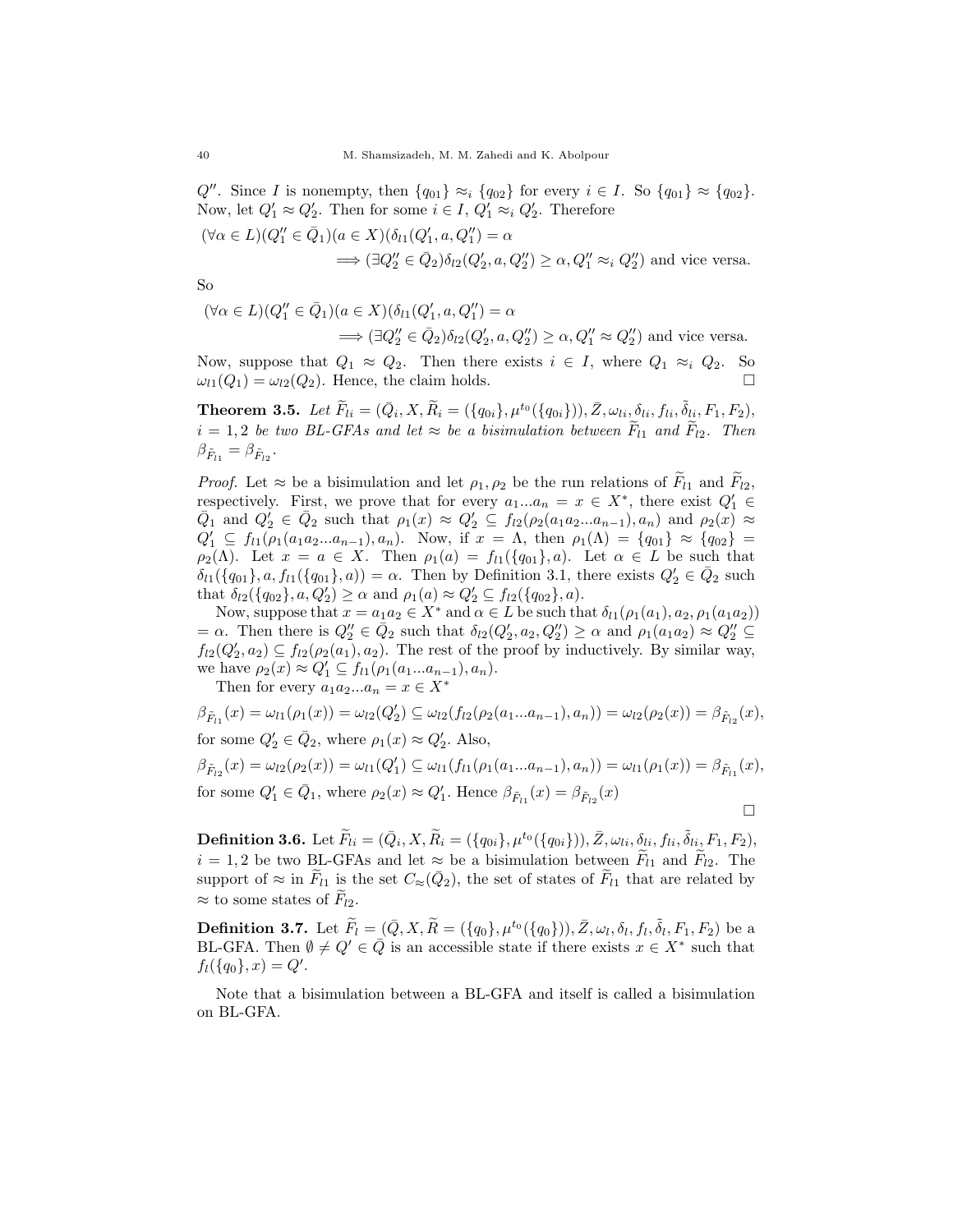**Theorem 3.8.** Let  $\overline{F}_l$  be a BL-GFA and let B be the set of all bisimulations on  $\overline{F}_l$ . Then union of all the relations in B is a bisimulation on  $\overline{F}_l$  and it is also an equivalence relation on  $\overline{Q}$ .

*Proof.* Let  $\equiv$  be the union of all the relations in B. By Lemma 3.4,  $\equiv$  is a bisimulation on  $F_l$ . Also the relation  $\equiv$  is reflexive, since the identity relation is in  $B$ , and by Note 3.3 it is symmetric and transitive.  $\Box$ 

Let  $\equiv$  be the union of all bisimulations on  $F_l$ . We define

$$
[P] = \{Q'|P \equiv Q'\}, \ \simeq = \{(P,[P])|P \in \bar{Q}\}.
$$

For any  $A \subseteq \overline{Q}$ , define

$$
A' = \{ [P] | P \in A \}.
$$

**Lemma 3.9.** For all  $A, B \subseteq \overline{Q}$ :

(i)  $A \subseteq C_{\equiv}(B)$  if and only if  $A' \subseteq B'$ ,

- (ii)  $A \equiv B$  if and only if  $A' = B'$ ,
- (iii)  $A \simeq A'$ .

*Proof.* (i) Let  $A \subseteq C_{\equiv}(B)$ . Let  $[P] \in A'$ . Then  $P \in A$ . It implies that  $P \in C_{\equiv}(B)$ . Therefore there exists  $P' \in B$  such that  $P \equiv P'$ . Hence  $[P] = [P'] \in B'$ . Now, let  $A' \subseteq B'$ . Suppose that  $P \in A$ . Then  $[P] \in A'$ . By considering hypothesis  $[P] \in B'$ . So,  $P \in B$ . Thus  $P \in C_{\equiv}(B)$ .

(ii) Let  $A \equiv B$ . Suppose that  $[P] \in A'$ . Then  $P \in A$ . Therefore there exists  $Q' \in B$  such that  $P \equiv Q'$ . Thus  $[P] = [Q'] \in B'$ . Therefore  $A' \subseteq B'$ . By a similar way  $B' \subseteq A'$ . Now, suppose that  $A' = B'$ . Let  $P \in A$ . Then  $[P] \in A' = B'$ . Therefore  $[P] \in B'$ . Hence  $P \in B$ .

 $(iii)$  Clearly it holds.

$$
\Box
$$

Let  $\widetilde{F}_l = (\bar{Q}_l, X, \widetilde{R}) = (\{q_0\}, \mu^{t_0}(\{q_0\})), \bar{Z}, \omega_l, \delta_l, f_l, \tilde{\delta}_l, F_1, F_2)$  be a BL-GFA and  $\equiv$  be the union of all bisimulations on  $F_l$ . Now, we define the quotient BL- $\widetilde{F'}_l = (\overline{Q'}_l, X, \widetilde{R'}, \overline{Z}, \omega'_l, \delta'_l, f'_l, \delta'_l, F_1, F_2)$ , where  $\overline{Q'_l} = \{[Q']|Q' \in \overline{Q}_l\}$ ,  $[Q'] =$  $\{P|Q' \equiv P\}, \widetilde{R'} = [\{q_0\}].$  Also, we define  $f'_l : \bar{Q'}_l \times X \to \bar{Q'}_l$  by  $f'_l([Q'], a) =$  $[f_l(Q', a)], \delta'_l : \bar{Q'}_l \times X \times \bar{Q'}_l \to L$  by (1)

$$
\delta'_{l}([Q'], a, [P]) = \vee \{ \delta_{l}(Q'', a, P') | Q'' \equiv Q', P' \equiv P \} = \vee \{ \delta_{l}(Q', a, P') | P' \equiv P \},
$$

and  $\omega'_l : \overline{Q'}_l \to Z$  by  $\omega'_l([Q']) = \omega_l(Q').$ 

It is clear that  $\tilde{\delta}_l$  is well-defined. If  $[P] = [Q']$ , then  $P \equiv Q'$  and  $\omega_l(P) = \omega_l(Q')$ , for every  $[P], [Q'] \in \bar{Q'}_l$ . Therefore  $\omega'_l(P) = \omega'_l(Q')$ . Hence  $\omega'_l$  is well-defined.

**Theorem 3.10.** Let  $\tilde{F}_l$  be a BL-GFA with no inaccessible states and let  $\equiv$  be the greatest bisimulation on  $\bar{Q}_l$ . The quotient BL-GFA  $\widetilde{F'}_l$  on  $\widetilde{F}_l$ , under bisimulation  $\equiv$ , is a morphism to  $F_l$ .

*Proof.* First, we show that  $\widetilde{F}_l$  and  $\widetilde{F}_l'$  are homomorphic. We define  $g: \overline{Q} \to \overline{Q}'$  by  $g(Q') = [Q']$ . For every  $Q' \in \overline{Q}$  and  $a \in X$ , we have

$$
g \circ f_l(Q', a) = g(f_l(Q', a)) = [f_l(Q', a)],
$$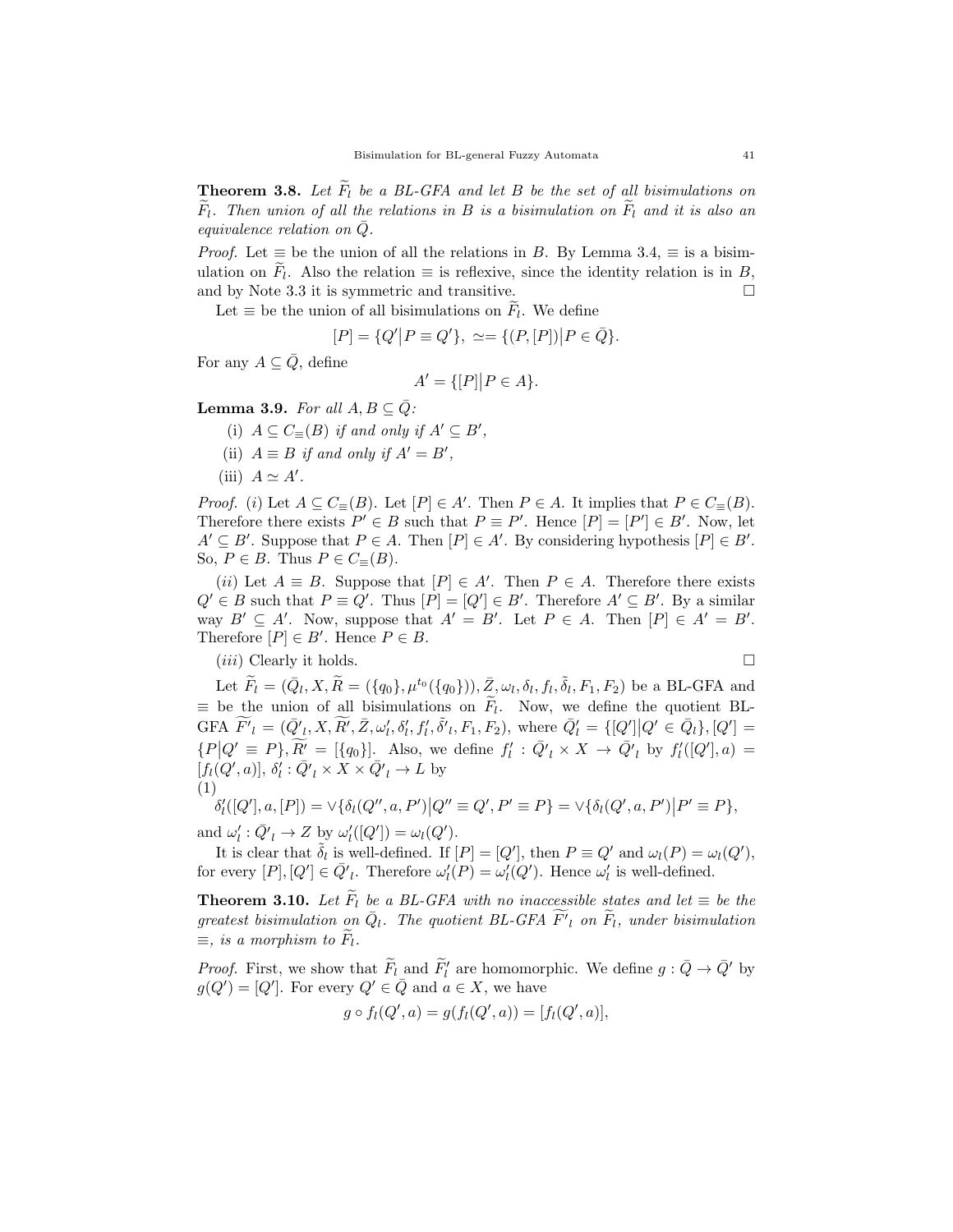and

$$
f'_{l} \circ (g \times id_{X})(Q', a) = f'_{l}(g(Q'), a) = f'_{l}([Q'], a) = [f_{l}(Q', a)].
$$

Then  $g: (\bar{Q}, f_l, \delta_l) \rightarrow (\bar{Q}', f'_l, \delta'_l)$  is a homomorphism.

Now, let  $g_{out} : \bar{Z} \to \bar{Z}$  be the identity map. Then for every  $Q' \in \bar{Q}$ 

 $g_{out} \circ \omega_l(Q') = g_{out}(\omega_l(Q')) = \omega_l(Q'),$ 

and

$$
\omega'_l \circ g(Q') = \omega'_l(g(Q')) = \omega'_l([Q']) = \omega_l(Q').
$$

Also, we have  $g({q_0}) = [{q_0}]$ . Then  $\widetilde{F}_l$  and  $\widetilde{F}_l'$  are morphic.

**Theorem 3.11.** Let  $\widetilde{F}_l$  be a BL-GFA with no inaccessible states and  $\widetilde{F}_l'$  be the quotient BL-GFA of  $\widetilde{F}_l$ . Then  $\widetilde{F}_l$  and  $\widetilde{F}_l'$  have the same behavior.

*Proof.* The proof follows from Theorem 3.10, and Corollary 2.18 [1].  $\Box$ 

**Theorem 3.12.** The relation  $\simeq = \{ (P, [P]) | P \in \bar{Q}_l \}$ , where  $[P] = \{ Q' | P \equiv Q' \}$ is a bisimulation between BL-GFA  $\overline{F}_l$  and quotient BL-GFA  $\overline{F'}_l$ . Also,  $\overline{F}_l$  and  $\overline{F'}_l$ have the same behavior.

*Proof.* It is clear that  $\{q_0\} \simeq [\{q_0\}]$ . Now, let  $P \simeq [Q']$ . Then  $P \equiv Q'$ . Suppose that there exist  $P' \in \overline{Q}_l$  and  $a \in X$  such that  $\delta_l(P, a, P') = \alpha$ . Then there is  $Q'' \in \overline{Q}_l'$ such that  $\delta_l(Q', a, Q'') \geq \alpha$  and  $P' \equiv Q''$ . Therefore  $\delta'_l([Q'], a, [Q'']) \geq \alpha$  and  $P' \simeq [Q'']$ . Now, let there exist  $[Q''] \in \overline{Q}'_l$  and  $a \in X$  such that  $\delta'_l([Q'], a, [Q'']) = \alpha$ . By (1) there exists  $R \equiv Q''$ , where

$$
\delta_l'([Q'], a, [Q'']) = \delta_l(Q', a, R) = \alpha.
$$

Then there is  $P' \in \overline{Q}_l$  such that  $\delta_l(P, a, P') \ge \alpha$  and  $P' \equiv R, P' \simeq [Q'']$ .

Also, if  $P \simeq [Q']$ , then  $P \equiv Q'$  and  $\omega_l(P) = \omega_l(Q') = \omega'_l([Q'])$ . By Theorem 3.5, it is clear that  $\widetilde{F}_l$  and  $\widetilde{F'}_l$  have the same behavior.

**Lemma 3.13.** The only bisimulation on the quotient BL-GFA  $F'_{l}$  is the identity relation.

*Proof.* Let  $\sim$  be a bisimulation on  $\overline{F'}_l$  and let  $[P] \neq [Q']$  and  $[P] \sim [Q']$ . Now, consider the composition  $\simeq \circ \sim \circ(\simeq)^{-1}$ , where  $(\simeq)^{-1}$  is the inverse of  $\simeq$ . Then we have  $P \simeq [P] \sim [Q'] \simeq Q'$ . Therefore  $P \equiv Q'$ . So it is a contradiction. Thus  $\sim$  is the identity relation.  $\Box$ 

We say that two BL-GFA  $\widetilde{F}_{l1}$  and  $\widetilde{F}_{l2}$  are bisimilar if there exists a bisimulation between them.

**Theorem 3.14.** Let  $\overline{F}_{l1}$  be a BL-GFA with no inaccessible states and let  $\equiv$  be the greatest bisimulation on  $\overline{Q}_{l1}$ . Then the quotient BL-GFA  $\widetilde{F'}_{l1}$  is the minimal  $BL\text{-}GFA$  bisimilar to  $F_{l1}$ .

*Proof.* To show this, it will suffice to show that for any BL-GFA  $F_{l2}$  with no inaccessible states bisimilar to  $\tilde{F}_{l1}$  we should have for any bisimulation between  $\tilde{F}_{l1}$ and  $\widetilde{F}'_{l2}$  gives a one-to-one correspondence between the states of  $\widetilde{F}'_{l1}$  and  $\widetilde{F}'_{l2}$ , where  $\widetilde{F}_{li}$  is the quotient BL-GFA of  $\widetilde{F}_{li}, i = 1, 2$  according to greatest bisimulation. Now,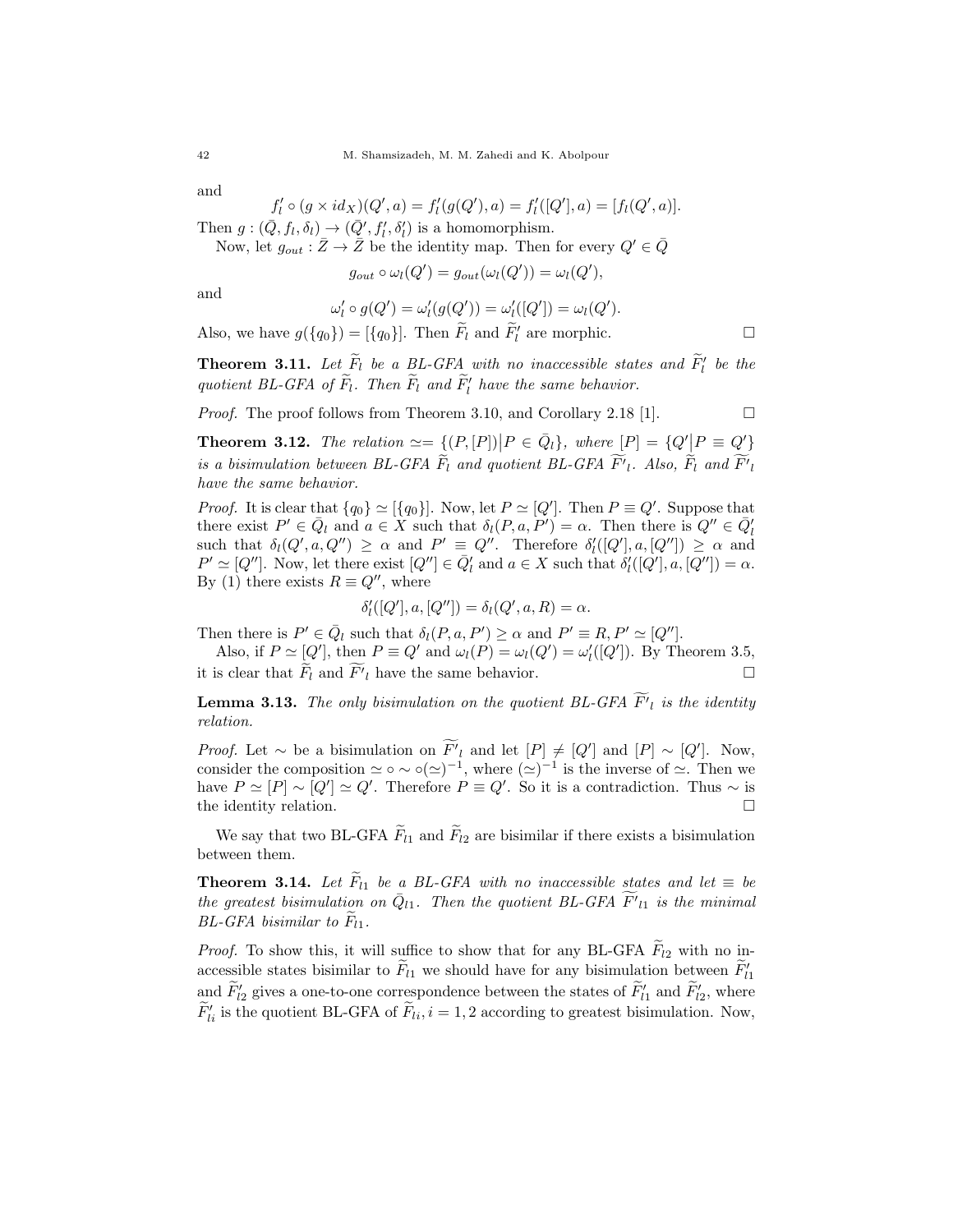

Figure 1. The Complete Lattice L of Example 3.15

let  $\approx$  be a bisimulation between  $\tilde{F}_{l1}$  and  $\tilde{F}_{l2}$  and let under this relation every state of  $\tilde{F}_{l2}$  is related to at least one state of  $\tilde{F}_{l1}$  and every state of  $\tilde{F}_{l1}$  is related to at most one state of  $\tilde{F}_{2}$ . Then the composition of  $\approx$  with its inverse would not be the identity on  $\widetilde{F}_{l1}$ , which contradicts Lemma 3.13. Thus  $\approx$  gives a one-to-one correspondence between the states of  $\tilde{F}_{l1}$  and  $\tilde{F}_{l2}$ . — Первый профессиональный профессиональный профессиональный профессиональный профессиональный профессиональн<br>В 1990 году в 1990 году в 1990 году в 1990 году в 1990 году в 1990 году в 1990 году в 1990 году в 1990 году в<br>

Example 3.15. Let  $(L, \wedge, \vee, 0, 1)$  be a complete lattice as in Figure 1. Now, consider the general fuzzy automaton  $\widetilde{F} = (Q, X, \widetilde{\delta}, \widetilde{R}, Z, \omega, F_1, F_2)$  as in Figure 2, where  $Q = \{q_0, q_1\}, \,\tilde{R} = \{(q_0, 1)\}, X = \{\sigma\}, Z = \{z_1, z_2\}, \omega(q_0) = z_1 = \omega(q_1)$  and

> $\delta(q_0, \sigma, q_0) = a, \ \delta(q_0, \sigma, q_1) = b,$  $\delta(q_1,\sigma,q_0)=c, \ \delta(q_1,\sigma,q_1)=e.$



FIGURE 2. General Fuzzy Automaton  $\widetilde{F}$  of Example 3.15

Also, by considering Definition 2.4, we have BL- general fuzzy automaton  $F_l$  =  $(\bar{Q}, X, \tilde{R} = (\{q_0\}, \mu^{t_0}(\{q_0\})), \bar{Z}, \omega_l, \delta_l, f_l, \tilde{\delta}_l, F_1, F_2)$  as Figure 3, where  $\bar{Q} = \{\emptyset, \{q_0\},$  ${q_1}, {q_0, q_1}, \overline{Z} = {\emptyset}, {z_1}, {z_2}, {z_1, z_2}, \omega_{l}(q_0) = \omega_{l}(q_1) = \omega_{l}(q_0, q_1) = {z_1}, f_l(q_0), \sigma = {\emptyset}$  $f_l(\{q_1\}, \sigma) = f_l(\{q_0, q_1\}, \sigma) = \{q_0, q_1\}$  and

> $\delta_l(\{q_0\}, \sigma, \{q_0\}) = a, \ \delta_l(\{q_0\}, \sigma, \{q_1\}) = b,$  $\delta_l(\{q_0\}, \sigma, \{q_0, q_1\}) = b, \ \delta_l(\{q_1\}, \sigma, \{q_0\}) = c,$  $\delta_l(\{q_1\}, \sigma, \{q_1\}) = e, \delta_l(\{q_1\}, \sigma, \{q_0, q_1\}) = e,$  $\delta_l(\{q_0, q_1\}, \sigma, \{q_0\}) = c, \ \delta_l(\{q_0, q_1\}, \sigma, \{q_1\}) = e,$  $\delta_l(\{q_0, q_1\}, \sigma, \{q_0, q_1\}) = e.$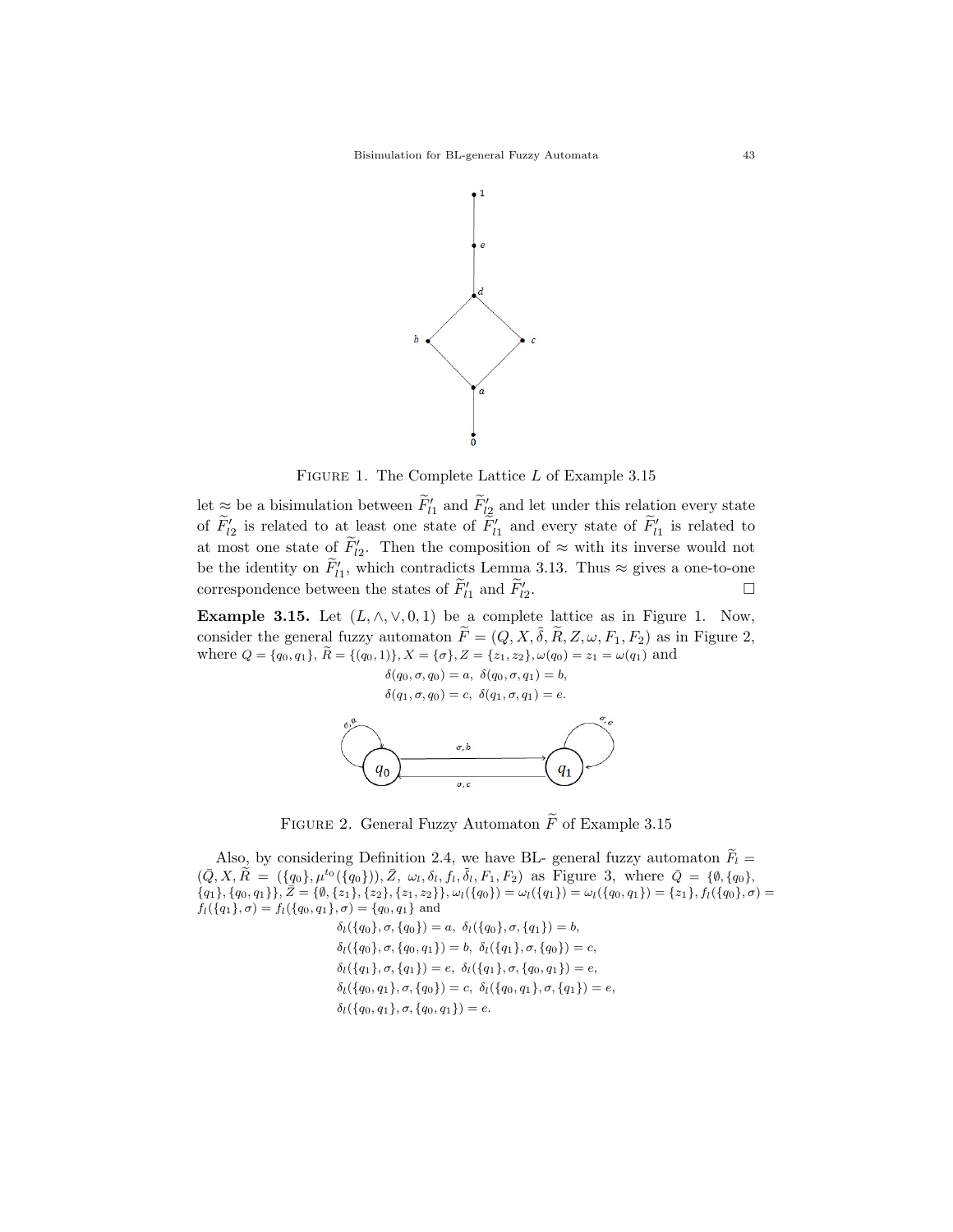

FIGURE 3. The BL-general Fuzzy Automaton  $\widetilde{F}_l$  of Example 3.15

By considering Definition 3.1, we have  $[\{q_1\}] = [\{q_0, q_1\}]$ . Then we obtain the quotient BL-general fuzzy automaton of  $\tilde{F}_l$ , which is called  $\tilde{F}_l'$ , as Figure 4, where  $\bar{Q}' \;=\; \{ [\emptyset], [\{q_0\}], [\{q_1\}] \}, \bar{Z} \;=\; \{ \emptyset, \{z_1\}, \{z_2\}, \{z_1,z_2\} \}, \; \omega'_l ( [\{q_0\}] ) \;=\; \omega'_l ( [\{q_1\}] ) \;=\;$  $\{z_1\}, f'_{l}([\{q_0\}], \sigma) = f_{l}([\{q_1\}], \sigma) = [\{q_1\}]$  and

$$
\bar{\delta}'([\{q_0\}], \sigma, [\{q_0\}]) = a, \ \bar{\delta}'([\{q_0\}], \sigma, [\{q_1\}]) = b, \bar{\delta}'([\{q_1\}], \sigma, [\{q_0\}]) = c, \ \bar{\delta}'([\{q_1\}], \sigma, [\{q_1\}]) = e.
$$



FIGURE 4. The Quotient BL-general Fuzzy Automata  $\widetilde{F}_l'$  of Example 3.15

It is clear that,  $\simeq = \{ (P, [P]) | P \in \bar{Q} \}$  is a bisimulation between  $\tilde{F}_l$  and  $\tilde{F}_l'$ , where  ${q_0} \simeq [{q_0}]$ ,  ${q_1} \simeq [{q_1}]$  and  ${q_0, q_1} \simeq [{q_1}]$ . Now, define  $g : \bar{Q} \to \bar{Q}'$  by  $g({P}) = [P]$ . Then

$$
g(f_l(\{q_0\}, \sigma)) = g(\{q_0, q_1\}) = [\{q_1\}] = f'_l((g \times id_X)(\{q_0\}, \sigma)) = f'_l([\{q_0\}], \sigma),
$$
  
\n
$$
g(f_l(\{q_1\}, \sigma)) = g(\{q_0, q_1\}) = [\{q_1\}] = f'_l((g \times id_X)(\{q_1\}, \sigma)) = f'_l([\{q_1\}], \sigma),
$$
  
\n
$$
g(f_l(\{q_0, q_1\}, \sigma)) = g(\{q_0, q_1\}) = [\{q_1\}] = f'_l((g \times id_X)(\{q_0, q_1\}, \sigma)) = f'_l([\{q_1\}], \sigma).
$$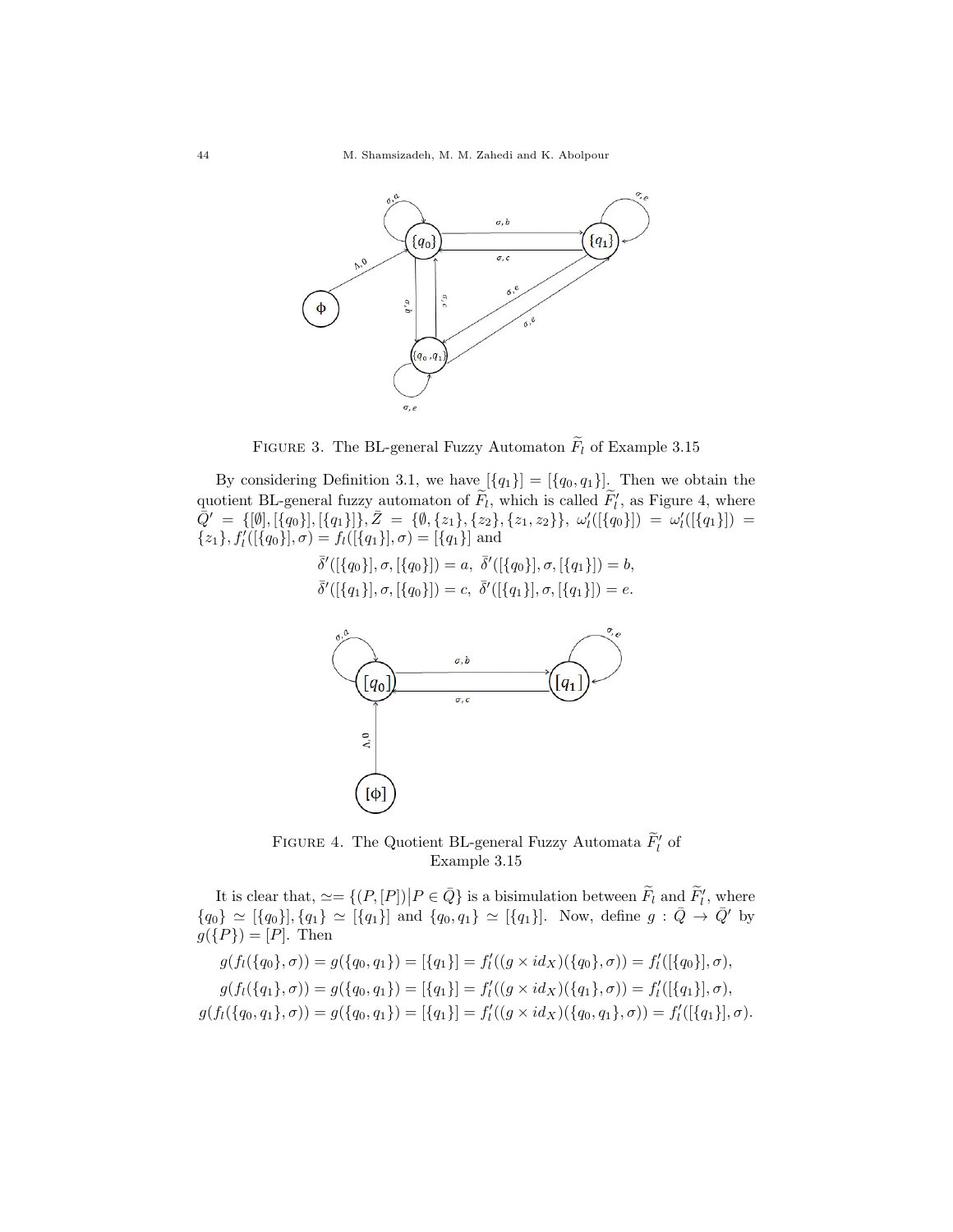Also, we have

$$
a \leq \delta_l(\bar{f}_l(Q_i, \sigma_1), \sigma_2, Q_j) \leq e \Longleftrightarrow a \leq \delta'_l(g(\bar{f}_l(Q_i, \sigma_1)), \sigma_2, g(Q_j)) \leq e.
$$

Then  $g:(\bar{Q},f_l,\delta_l)\to(\bar{Q}',f'_l,\delta'_l)$  is a homomorphism with threshold  $\frac{a}{e}$ . Let  $g_{out}$ :  $\bar{Z} \to \bar{Z}$  be an identity map. Then it is clear that  $g_{out} \circ \omega_l = \omega'_l \circ g$ . Also, we have  $g({q_0}) = [{q_0}]$ . So,  $\widetilde{F}_l$  and  $\widetilde{F}_l'$  are morphic with threshold  $\frac{a}{e}$ . Hence, by Theorems 3.5 and 3.11,  $\tilde{F}_l$  and  $\tilde{F}'_l$  have the same behavior.

**Example 3.16.** Let  $L = [0, 1]$  and the general fuzzy automata  $\widetilde{F} = (Q, X, \widetilde{\delta}, \widetilde{R}, Z, \omega, \widetilde{\delta})$  $F_1, F_2$  as in Figure 5, where  $Q = \{q_0, q_1\}, \widetilde{R} = \{(q_0, 1)\}, X = \{\sigma\}, Z = \{z_1, z_2\}, \omega(q_0)$  $=z_1 = \omega(q_1)$  and

$$
\delta(q_0, \sigma, q_0) = 0.1, \ \delta(q_0, \sigma, q_1) = 0.2, \n\delta(q_1, \sigma, q_0) = 0.2, \ \delta(q_1, \sigma, q_1) = 0.4.
$$



FIGURE 5. General Fuzzy Automata  $\widetilde{F}$  of Example 3.16

So, we have BL- general fuzzy automata  $\widetilde{F}_l = (\bar{Q}, X, \widetilde{R} = (\{q_0\}, \mu^{t_0}(\{q_0\})), \bar{Z},$  $\omega_l, \delta_l, f_l, \tilde{\delta}_l, F_1, F_2$  as Figure 6, where  $\overline{Q} = {\emptyset, \{q_0\}, \{q_1\}, \{q_0, q_1\}\}, \overline{Z} = {\emptyset, \{z_1\}},$  $\{z_2\}, \{z_1, z_2\}\}, \omega_l(\{q_0\}) = \omega_l(\{q_1\}) = \omega_l(\{q_0, q_1\}) = \{z_1\}, f_l(\{q_0\}, \sigma) = f_l(\{q_1\}, \sigma)$  $=f_l(\{q_0, q_1\}, \sigma) = \{q_0, q_1\}$  and

$$
\delta_l(\{q_0\}, \sigma, \{q_0\}) = 0.1, \ \delta_l(\{q_0\}, \sigma, \{q_1\}) = 0.2,
$$
  
\n
$$
\delta_l(\{q_0\}, \sigma, \{q_0, q_1\}) = 0.2, \ \delta_l(\{q_1\}, \sigma, \{q_0\}) = 0.2,
$$
  
\n
$$
\delta_l(\{q_1\}, \sigma, \{q_1\}) = 0.4, \ \delta_l(\{q_1\}, \sigma, \{q_0, q_1\}) = 0.4,
$$
  
\n
$$
\delta_l(\{q_0, q_1\}, \sigma, \{q_0\}) = 0.2, \ \delta_l(\{q_0, q_1\}, \sigma, \{q_1\}) = 0.4,
$$
  
\n
$$
\delta_l(\{q_0, q_1\}, \sigma, \{q_0, q_1\}) = 0.4.
$$

By considering Definition 3.1 we have  $[\{q_1\}] = [\{q_0, q_1\}]$ . The rest of the proof is similar to the proof of Example 3.15.

The following algorithm determines a bisimulation between two given BL-GFA  $\widetilde{F}_{l1}$  and  $\widetilde{F}_{l2}$ . There may exists no bisimulation between  $\widetilde{F}_{l1}$  and  $\widetilde{F}_{l2}$ , in which case the algorithm stops and reports failure.

# 1. Algorithm for Computing Bisimulation

**Step 1: input:** Two BL-GFA  $\tilde{F}_{li} = (\bar{Q}_i, X, \tilde{R}_i = (\{q_{0i}\}, \mu^{t_0}(\{q_{0i}\})) , \bar{Z}, \omega_{li}, \delta_{li}, f_{li}, \tilde{\delta}_{li},$  $(F_1, F_2), i = 1, 2, Q' \in \overline{Q}_1, Q'' \in \overline{Q}_2, X = \{a_1, a_2, ..., a_n\}, J = 1,$ **Step 2:**  $Q' \approx_j Q''$  if and only if  $\omega_{l1}(Q') = \omega_{l2}(Q'')$ ,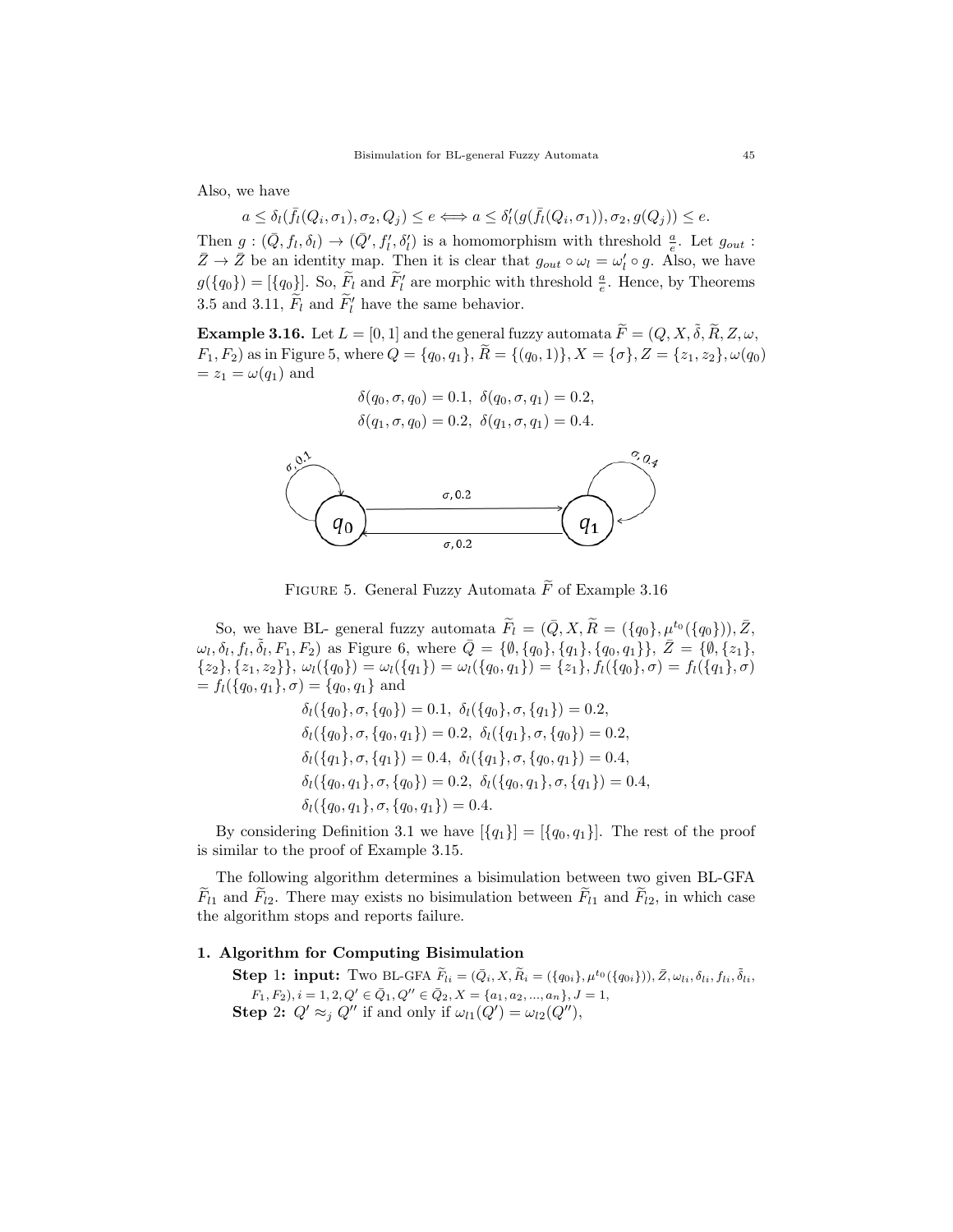46 M. Shamsizadeh, M. M. Zahedi and K. Abolpour



FIGURE 6. The BL-general Fuzzy Automata  $F_l$  of Example 3.16

Step 3:  $k = 1, j = j + 1$ **Step 4:**  $Q' \approx_j Q''$  if and only if  $Q' \approx_{j-1} Q''$  and  $(\forall \alpha \in L)(Q_1' \in \bar{Q}_1)(a_k \in X)(\delta_{l1}(Q', a_k, Q_1') = \alpha)$  $\Rightarrow (\exists Q_2' \in \bar{Q}_2)(\delta_{l2}(Q'', a_k, Q'_2) \ge \alpha, Q'_1 \approx_{j-1} Q'_2)$  and vice versa, Step 5:  $k = k + 1$ , if  $k > n$ , then go to next step, else go to Step 4,

Step 6: if  $\approx$ j= $\approx$ j-1, then go to next step, else go to Step 3, **Step** 7: if  $\{q_{01}\}\approx_j \{q_{02}\}\$ , then go to next step, else go to Step 9, Step 8: output:  $\approx=\approx_j$ , Step 9: output: fail.

Steps 3 to 5 of Algorithm 1, are a loop. The loop must be repeated at most  $|\bar{Q}_1| \times |\bar{Q}_2|$  times. By considering  $|X|$  and Steps 3 to 5, the order of time complexity is at most  $O(|X||\bar{Q}_1||\bar{Q}_2|)$ .

**Example 3.17.** Let  $L = [0, 1]$ . Now, consider the GFAs  $\widetilde{F}_i = (Q_i, X, \widetilde{\delta}_i, \widetilde{R}_i, Z, \omega_i, \widetilde{\delta}_i, \widetilde{R}_i, Z, \widetilde{\omega}_i, \widetilde{R}_i, Z, \widetilde{\omega}_i, \widetilde{R}_i, Z, \widetilde{\omega}_i, \widetilde{R}_i, Z, \widetilde{\omega}_i, Z, \widetilde{\omega}_i, Z, \widetilde{\omega}_i, Z, \widetilde{\omega}_i, Z, \wid$  $F_1, F_2$ ,  $i = 1, 2$ , where  $Q_1 = \{q_1, q_2\}$ ,  $Q_2 = \{p_1, p_2\}$ ,  $R_1 = \{(q_1, 1)\}$ ,  $R_2 = \{(p_1, 1)\}$ ,  $X = \{a\}, Z = \{z_1, z_2\}, \omega_1(q_1) = \omega_1(q_2) = z_1 = \omega_2(p_1) = \omega_2(p_2)$  and

$$
\delta_1(q_1, a, q_1) = 0.1, \ \delta_1(q_1, a, q_2) = 0.2,
$$
  
\n
$$
\delta_1(q_2, a, q_1) = 0.2, \ \delta_1(q_2, a, q_2) = 0.1,
$$
  
\n
$$
\delta_2(p_1, a, p_1) = 0.1, \ \delta_2(p_1, a, p_2) = 0.2,
$$
  
\n
$$
\delta_2(p_2, a, p_1) = 0.1, \ \delta_2(p_2, a, p_2) = 0.2.
$$

Then by considering Definition 2.4 we have BL- GFAs

$$
\widetilde{F}_{li} = (\overline{Q}_i, X, \widetilde{R}_i, \overline{Z}, \omega_{li}, \delta_{li}, f_{li}, \widetilde{\delta}_{li}, F_1, F_2), i = 1, 2,
$$

as follow:  $\overline{Q}_1 = \{\emptyset, \{q_1\}, \{q_2\}, \{q_1, q_2\}\}, \overline{Q}_2 = \{\emptyset, \{p_1\}, \{p_2\}, \{p_1, p_2\}\}, \overline{Z} = \{\emptyset, \{z_1\},$  $\{z_2\}, \{z_1, z_2\}\}, \omega_{l1}(\{q_1\}) = \omega_{l1}(\{q_2\}) = \omega_{l1}(\{q_1, q_2\}) = \{z_1\} = \omega_{l2}(\{p_1\}) =$  $\omega_{l2}(\{p_2\}) = \omega_{l2}(\{p_1, p_2\}), f_{l1}(\{q_1\}, a) = f_{l1}(\{q_2\}, a) = f_{l1}(\{q_1, q_2\}, a) = \{q_1, q_2\},$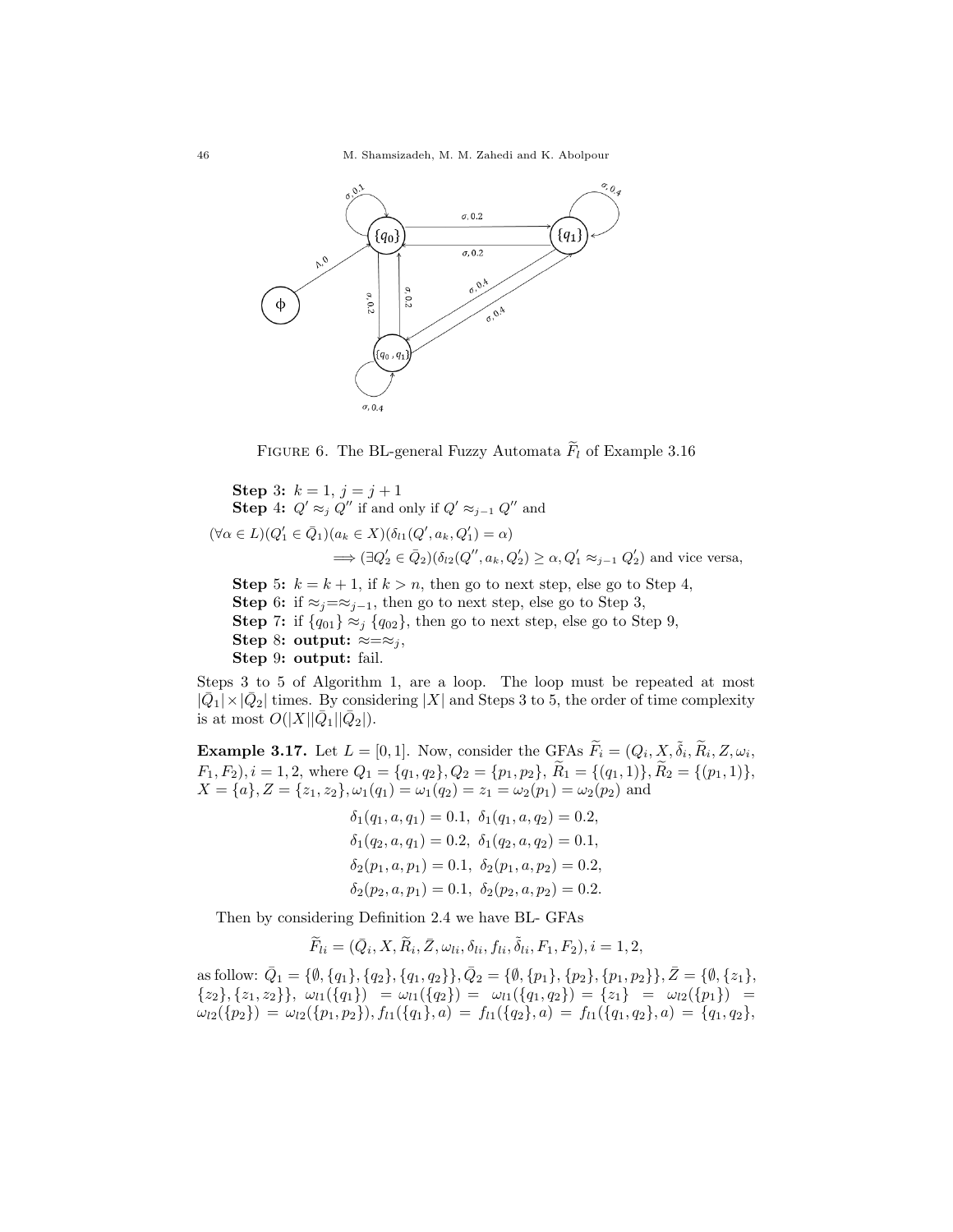$$
f_{l2}(\{p_1\}, a) = f_{l2}(\{p_2\}, a) = f_{l2}(\{p_1, p_2\}, a) = \{p_1, p_2\} \text{ and}
$$
  
\n
$$
\delta_{l1}(\{q_1\}, a, \{q_1\}) = 0.1, \ \delta_{l1}(\{q_1\}, a, \{q_2\}) = 0.2,
$$
  
\n
$$
\delta_{l1}(\{q_1\}, a, \{q_1, q_2\}) = 0.2, \ \delta_{l1}(\{q_2\}, a, \{q_1\}) = 0.2,
$$
  
\n
$$
\delta_{l1}(\{q_2\}, a, \{q_2\}) = 0.1, \ \delta_{l1}(\{q_2\}, a, \{q_1, q_2\}) = 0.2,
$$
  
\n
$$
\delta_{l1}(\{q_1, q_2\}, a, \{q_1\}) = 0.2, \ \delta_{l1}(\{q_1, q_2\}, a, \{q_2\}) = 0.2,
$$
  
\n
$$
\delta_{l1}(\{q_1, q_2\}, a, \{q_1, q_2\}) = 0.2,
$$
  
\n
$$
\delta_{l2}(\{p_1\}, a, \{p_1\}) = 0.1, \ \delta_{l2}(\{p_1\}, a, \{p_2\}) = 0.2,
$$
  
\n
$$
\delta_{l2}(\{p_1\}, a, \{p_1, p_2\}) = 0.2, \ \delta_{l2}(\{p_2\}, a, \{p_1\}) = 0.1,
$$
  
\n
$$
\delta_{l1}(\{p_2\}, a, \{p_2\}) = 0.2, \ \delta_{l2}(\{p_2\}, a, \{p_1, p_2\}) = 0.2,
$$
  
\n
$$
\delta_{l2}(\{p_1, p_2\}, a, \{p_1\}) = 0.1, \ \delta_{l2}(\{p_1, p_2\}, a, \{p_2\}) = 0.2,
$$
  
\n
$$
\delta_{l2}(\{p_1, p_2\}, a, \{p_1\}) = 0.1, \ \delta_{l2}(\{p_1, p_2\}, a, \{p_2\}) = 0.2,
$$
  
\n

By considering Algorithm for computing bisimulation we have: Stage 1.

1.  $i = 1, X = \{a_1\},\$ 2.  ${q_1} \approx_1 {p_1} \approx_1 {q_2} \approx_1 {p_2} \approx_1 {q_1, q_2} \approx_1 {p_1, p_2}$ , 3.  $k = 1, i = 2,$ 4.  ${q_1} \approx_2 {p_1} \approx_2 {q_2} \approx_2 {p_2} \approx_2 {q_1, q_2} \approx_2 {p_1, p_2}$ , 5.  $k = 2$ , 6.  $\approx_2=\approx_1$ , 8. output :  $\approx$ . If in the BL-GFA  $\widetilde{F}_{l2}$ , we put  $\delta_2(p_2, a, p_2) = 0.1$  instead of  $\delta_2(p_2, a, p_2) = 0.2$ . Then we have Stage 1. 1.  $i = 1, X = \{a_1\},\$ 2.  ${q_1} \approx_1 {p_1} \approx_1 {q_2} \approx_1 {p_2} \approx_1 {q_1, q_2} \approx_1 {p_1, p_2},$ 3.  $k = 1, i = 2,$ 4.  ${p_1} \approx_2 {q_1} \approx_2 {p_1, p_2}$ ,  ${p_1, p_2} \approx_2 {q_2} \approx_2 {p_1}$ ,  ${p_1} \approx_2 {q_1, q_2} \approx_2 {p_1, p_2}$ , 5.  $k = 2$ , 6.  $\approx_2 \neq \approx_1$  . Stage 2. 3.  $k = 1, i = 3,$ 4.  ${p_1} \not\approx_{3} {q_1} \not\approx_{3} {p_1, p_2}$ ,  ${p_1, p_2} \not\approx_{3} {q_2} \not\approx_{3} {p_1}$ ,  ${p_1} \not\approx_{3} {q_1, q_2} \not\approx_{3} {p_1, p_2}$ , 5.  $k = 2$ , 6.  $\approx_3 \neq \approx_2$ . Stage 3. 3.  $k = 1, i = 4$ , 4.  ${p_1} \not\approx_4 \{q_1\} \not\approx_4 \{p_1, p_2\}, \{p_1, p_2\} \not\approx_4 \{q_2\} \not\approx_4 \{p_1\}, \{p_1\} \not\approx_4 \{q_1, q_2\} \not\approx_4 \{p_1, p_2\},$ 5.  $k = 2$ , 6.  $\approx_4=\approx_3,$ 7.  $\{p_1\} \not\approx_4 \{q_1\},\$ 8. fail.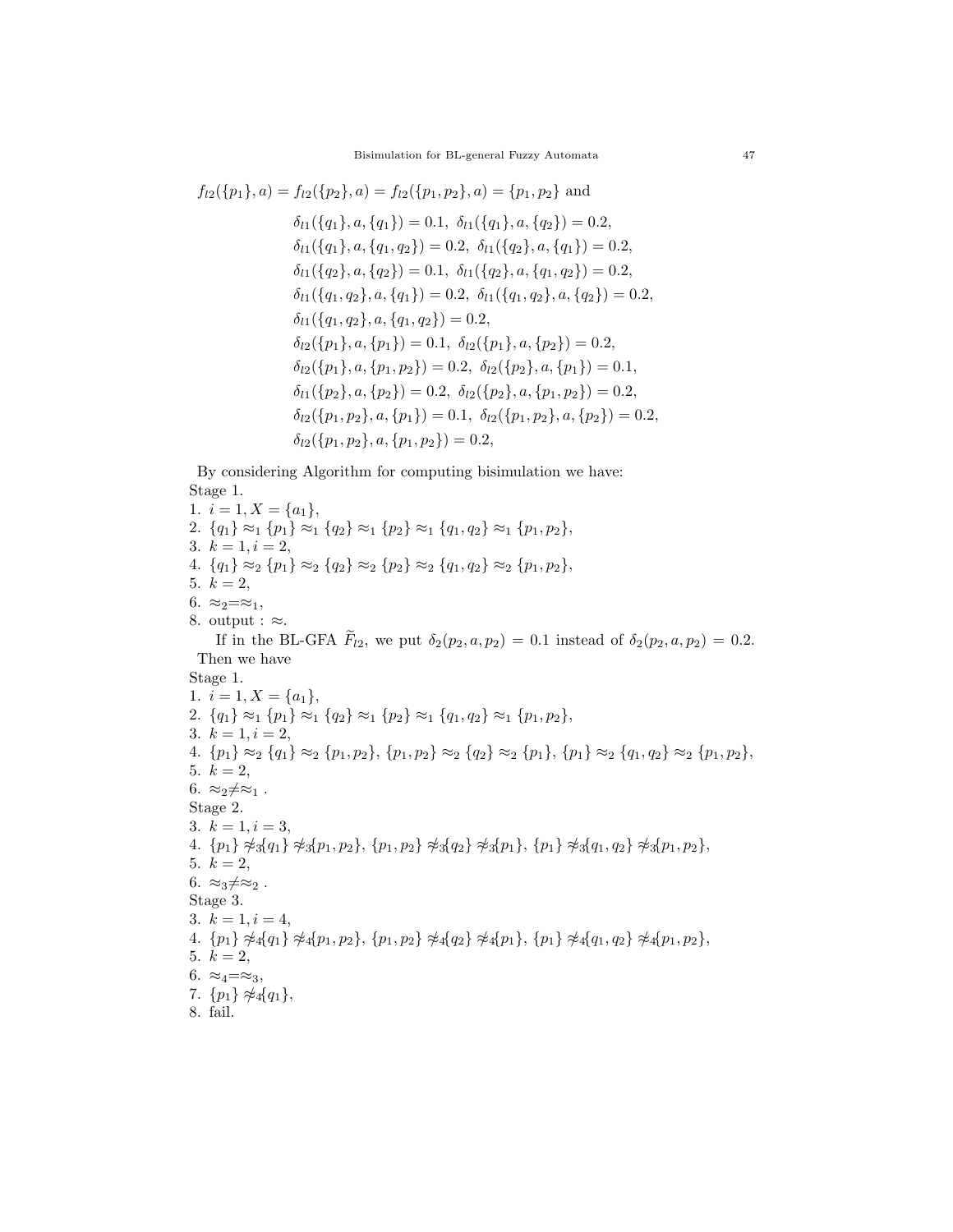#### 4. Conclusion

In this note, we show that if there is a bisimulation between two BL-general fuzzy automata, then there is a morphism between them and they have the same behavior. Also for a given BL-general fuzzy automata, if we use the greatest bisimulation, then we obtain a quotient BL-general fuzzy automata and this quotient is minimal, furthermore, there is a morphism from the first one to its quotient.

Now, there is an important question: Suppose that there are two BL-general fuzzy automata. Is there a weak bisimulation between these two BL-general fuzzy automata, and also for a given bisimulation between these two BL-general fuzzy automata is there a weak bisimulation between them?

Acknowledgements. "This work was partially supported by Center of Excellence of Algebraic Hyperstructures and its Applications of Tarbiat Modares University (CEAHA)."

### **REFERENCES**

- [1] K. Abolpour and M. M. Zahedi, BL-general fuzzy automata and accept behavior, Journal Applied Mathematics and Computing, 38 (2012), 103-118.
- [2] K. Abolpour and M. M. Zahedi, Isomorphism between two BL-general fuzzy automata, Soft Computing, 16 (2012), 729-736.
- [3] C. Baier, B. Engelen and M. Majster Cederbaum, Deciding bisimilarity and similarity for probabilistic processes, Journal of Computer and System Sciences, 60 (2000), 187-231.
- [4] P. Buchholz, Bisimulation relations for weighted automata, Theoretical Computer Science, 393 (2008), 109-123.
- [5] Y. Cao, G. Chen and E. Kerre, Bisimulations for fuzzy transition systems, IEEE Transactions on Fuzzy Systems, 19 (2011), 540-552.
- [6] Y. Cao, H. Wang, S. X. Sun and G. Chen, A behavioral distance for fuzzy-transition systems, IEEE Transactions on Fuzzy Systems, 21 (2012), 735-747.
- [7] M. Cirić, J. Ignjatović, M. Bašić and I. Jančić, Nondeterministic automata: equivalence, bisimulations, and uniform relations, Information Sciences, 261 (2013), 185-218.
- [8] M. Ćirić, J. Ignjatović, N. Damljanović and M. Bašić, *Bisimulations for fuzzy automata*, Fuzzy Sets and Systems, 186 (2012) 100-139.
- [9] M. Ciric, J. Ignjatovic, I. Jančic and N. Damljanovic, Computation of the greatest simulations and bisimulations between fuzzy automata, Fuzzy Sets and Systems, 208 (2012), 22-42.
- [10] N. Damljanović, M. Cirić and J. Ignjatović, *Bisimulations for weighted automata over an* additively idempotent semiring, Theoretical Computer Science, 534 (2014), 86-100.
- [11] W. Deng and D. W. Qiu, Supervisory control of fuzzy discrete event systems for simulation equivalence, IEEE Transactions on Fuzzy Systems, 23 (2015), 178-192.
- [12] M. Doostfatemeh and S. C. Kremer, New directions in fuzzy automata, International Journal of Approximate Reasoning, 38 (2005), 175-214.
- [13] C. L. Giles, C. W. Omlin and K. K. Thornber, *Equivalence in knowledge representation*: automata, recurrent neural networks, and dynamical fuzzy systems, Proceedings of IEEE, 87 (1999), 1623-1640.
- [14] M. M. Gupta, G. N. Saridis and B. R. Gaines, Fuzzy Automata and Decision Processes, North Holland, New York, (1977), 111-175.
- [15] P. Hájek, Metamathematics of fuzzy logic, Trends in Logic, Kluwer, Dordercht, 4 (1998).
- [16] J. Hgberg, A. Maletti and J. May, Backward and forward bisimulation minimisation of tree automata, In: J. Holub, J. drek (Eds.), IAA07, in: Lecture Notes in Computer Science, 4783 (2007), 109-121.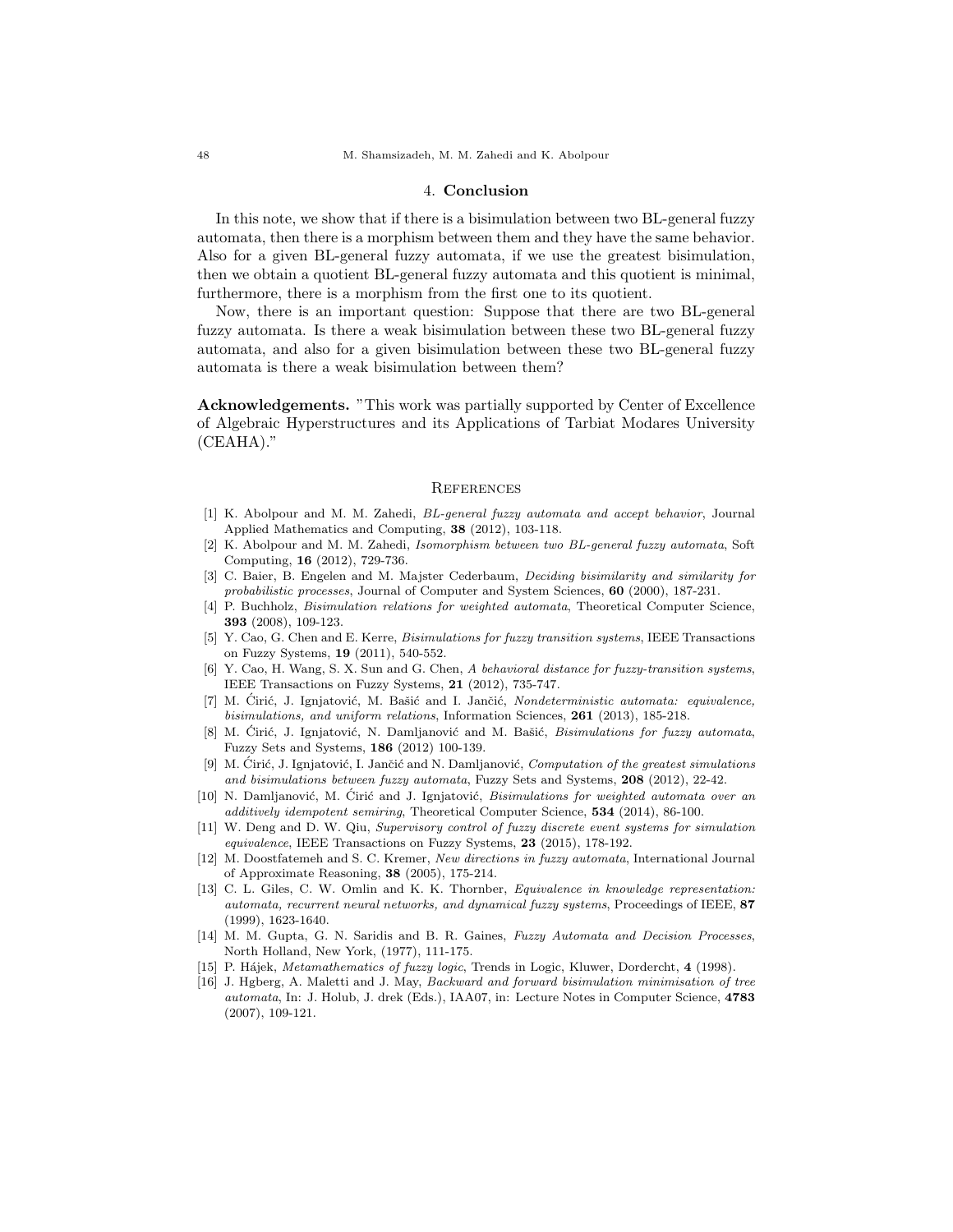- [17] J. Hgberg, A. Maletti and J. May, Backward and forward bisimulation minimisation of tree automata, Theoretical Computer Science, 410 (2009) 3539-3552.
- [18] D. C. Kozen, Automata and computability, Springer, USA, 1997.
- [19] E. T. Lee and L. A. Zadeh, Note on fuzzy languages, Information Sciences, 1 (1969), 421-434.
- [20] L. Li and D. Qiu, On the state minimization of fuzzy automata, IEEE Transactions on Fuzzy Systems, 23 (2015), 434-443.
- [21] N. Lynch and F. Vaandrager, Forward and backward simulations, Information and Computation, 121 (1995), 214-233.
- [22] D. S. Malik and J. N. Mordeson, Fuzzy Automata and Languages: Theory and Applications, Chapman Hall, CRC Boca Raton, London, New York, Washington DC, 2002.
- [23] D. S. Malik and J. N. Mordeson, Fuzzy discrete structures, Physica-Verlag, New York, (2000), London, 2002.
- [24] R. Milner, Acalculus of communicating systems, In: G. Goos, J. Hartmanis (Eds.), Lecture Notes in Computer Science, Springer, 92 (1980).
- [25] C. W. Omlin, K. K. Thornber and C. L. Giles, Fuzzy finite-state automata can be deterministically encoded in recurrent neural networks, IEEE Transactions on Fuzzy Systems, 5 (1998), 76-89.
- [26] D. Park, Concurrency and automata on infinite sequences, In: P.Deussen(Ed.), Proceedings of the 5th GI Conference, Karlsruhe, Germany, Lecture Notesin Computer Science, Springer-Verlag, 104, (1981), 167-183.
- [27] W. Pedrycz and A. Gacek, Learning of fuzzy automata, International Journal of Computational Intelligence and Applications, 1 (2001), 19-33.
- [28] K. Peeva, Behavior, reduction and minimization of finite L-automata, Fuzzy Sets and Systems, 28 (1988), 171-181.
- [29] K. Peeva, Equivalence, reduction and minimization of finite automata over semirings, Theoretical Computer Science, 88 (1991), 269-285.
- [30] D. Qiu, Automata theory based on complete residuated lattice-valued logic, Science in China Series: Information Sciences, 44 (2001), 419-429.
- [31] D. Qiu, Automata theory based on complete residuated lattice-valued logic (II), Science in China Series F: Information Sciences, 45 (2002), 442-452.
- [32] D. Qiu, Characterizations of fuzzy finite automata, Fuzzy Sets and Systems, 141 (2004), 391-414.
- [33] D. Qiu, Pumping lemma in automata theory based on complete residuated lattice-valued logic: A not, Fuzzy Sets and Systems, 157 (2006), 2128-2138.
- [34] D. Qiu, Supervisory control of fuzzy discrete event systems: a formal approach, IEEE Transactions on Systems, Man and CyberneticsPart B, 35 (2005), 72-88.
- [35] E. S. Santos, Maxmin automata, Information Control, 13 (1968), 363-377.
- [36] V. Topencharov and K. Peeva, Equivalence, reduction and minimization of finite fuzzy automata, Journal of Mathematical Analysis and Applications, 84 (1981), 270-281.
- [37] E. Turunen, Boolean deductive systems of BL-algebras, Archive for Mathematical Logic, 40 (2001), 467-473.
- [38] W. G. Wee, On generalization of adaptive algorithm and application of the fuzzy sets concept to pattern classification, Ph.D. Thesis, Purdue University, Lafayette, IN, 1967.
- [39] W. G. Wee and K. S. Fu, A formulation of fuzzy automata and its application as a model of learning systems, IEEE Transactions on Systems, Man and Cybernetics, 5 (1969), 215-223.
- [40] L. Wu and D. Qiu, Automata theory based on complete residuated lattice-valued logic: Reduction and minimization, Fuzzy Sets and Systems, 161 (2010), 1635-1656.
- [41] L. A. Zadeh, Fuzzy sets, Information and Control, 8 (1965,) 338-353.

M. Shamsizadeh∗, Department of Mathematics, Graduate University of Advanced Technology, Kerman, Iran

E-mail address: shamsizadeh.m@ gmail.com